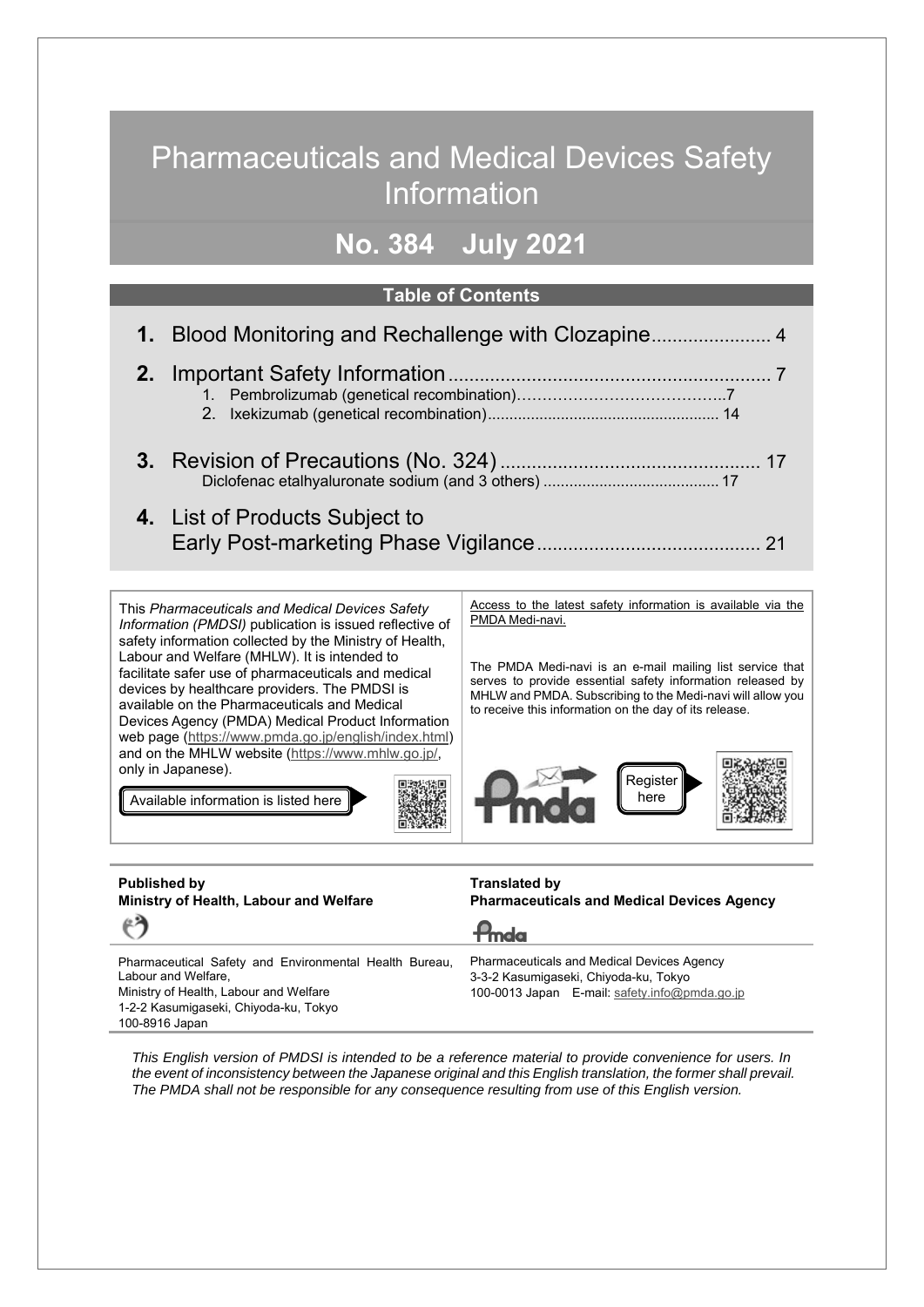### **Pharmaceuticals and Medical Devices Safety Information**

### **No. 384 July 2021**

**Ministry of Health, Labour and Welfare & Pharmaceutical Safety and Environmental Health Bureau, Labour and Welfare, Japan**

### **[ Outline of Information ]**

| No.            | <b>Subject</b>                                                                                  | <b>Measures</b>     | <b>Outline of Information</b>                                                                                                                                                                                                                                                                                                                                                                                                                                                                                                                                                                                                                                                                                                                                                                                                                                                               | Page           |
|----------------|-------------------------------------------------------------------------------------------------|---------------------|---------------------------------------------------------------------------------------------------------------------------------------------------------------------------------------------------------------------------------------------------------------------------------------------------------------------------------------------------------------------------------------------------------------------------------------------------------------------------------------------------------------------------------------------------------------------------------------------------------------------------------------------------------------------------------------------------------------------------------------------------------------------------------------------------------------------------------------------------------------------------------------------|----------------|
| $\mathbf{1}$   | <b>Blood Monitoring and</b><br><b>Rechallenge with</b><br><b>Clozapine</b>                      |                     | Clozapine preparations (branded name:<br>Clozaril Tablets) are used as a drug for<br>treatment-resistant schizophrenia.<br>Safety measures have been<br>implemented for clozapine since its<br>marketing approval in Japan in April<br>2009 focused on the patient monitoring<br>by the Clozaril Patient Monitoring<br>Service, which is a procedure prescribed<br>for early detection of serious adverse<br>reactions that may occur with clozapine<br>such as agranulocytosis.<br>Based on the deliberation in the 7th<br>FY2021 Subcommittee on Drug Safety<br>of the Committee on Drug Safety in the<br><b>Pharmaceutical Affairs and Food</b><br>Sanitation Council held on May 24,<br>2021, issues such as the frequency of<br>blood monitoring or criteria for<br>considering rechallenge have been<br>revised recently. This section will<br>introduce the details of the revision. | $\overline{4}$ |
| $\overline{2}$ | <b>Important Safety</b><br>Information                                                          | P<br>$\overline{C}$ | Pembrolizumab (genetical<br>recombination) and (1 other):<br>Regarding the revision of the<br>Precautions section of package inserts<br>of this pharmaceutical in accordance<br>with the notification dated June 15,<br>2021, the contents of important revisions<br>and case summaries that served as the<br>basis for these revisions will be<br>presented in this section.                                                                                                                                                                                                                                                                                                                                                                                                                                                                                                               | $\overline{7}$ |
| 3              | <b>Revision of</b><br><b>Precautions</b><br>(No.324)                                            | $\overline{P}$      | Diclofenac etalhyaluronate sodium and<br>(3 others)                                                                                                                                                                                                                                                                                                                                                                                                                                                                                                                                                                                                                                                                                                                                                                                                                                         | 17             |
| $\overline{4}$ | <b>List of Products</b><br><b>Subject to Early Post-</b><br>marketing Phase<br><b>Vigilance</b> |                     | List of products subject to Early Post-<br>marketing Phase Vigilance as of May,<br>31, 2021.                                                                                                                                                                                                                                                                                                                                                                                                                                                                                                                                                                                                                                                                                                                                                                                                | 21             |

*E:* Distribution of Dear Healthcare Professional Letters of Emergency Communications, *R:* Distribution of Dear Healthcare Professional Letters of Rapid Communications, *P*: Revision of Precautions, *C*: Case Reports

**Reporting of safety information such as adverse reactions to the Minister of** 

**Health, Labour and Welfare is a duty of medical and pharmaceutical providers.**  If medical and pharmaceutical providers such as physicians, dentists, and pharmacists detect adverse reactions, infections associated with drugs or medical devices, or medical device adverse events, it is mandatory for such providers to report them to the Minister of Health, Labour and Welfare directly or through the marketing authorization holder. As medical and pharmaceutical providers, drugstore and pharmacy personnel are also required to report safety issues related to drugs and medical devices.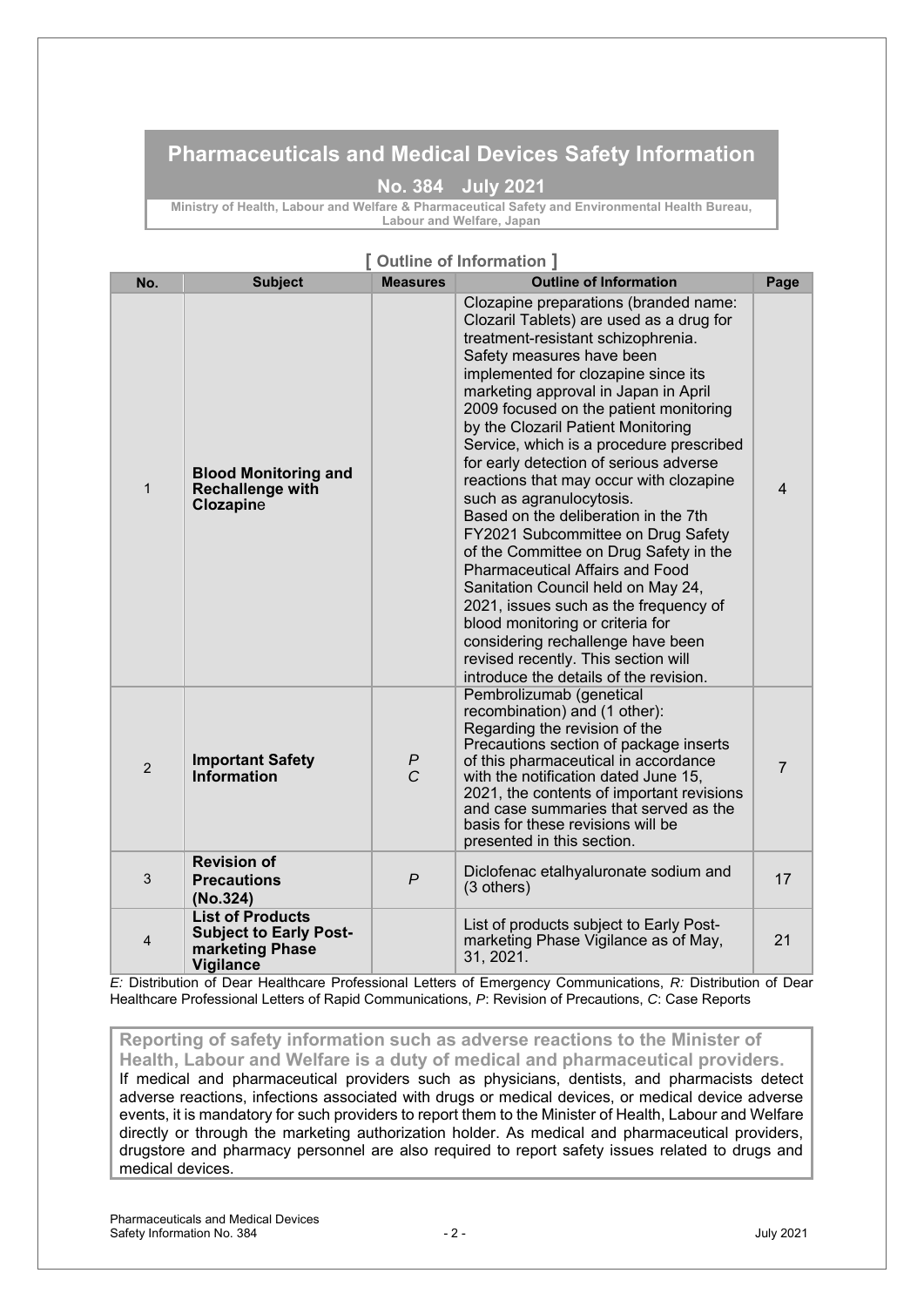### **Abbreviations**

| <b>ADR</b>  | Adverse drug reaction                             |
|-------------|---------------------------------------------------|
| <b>CPMS</b> | <b>Clozaril Patient Monitoring Service</b>        |
| <b>CT</b>   | Computed tomography                               |
| <b>EPPV</b> | Early Post-marketing Phase Vigilance              |
| <b>FY</b>   | Fiscal year                                       |
| <b>MAH</b>  | Marketing authorization holder                    |
| <b>MHLW</b> | Ministry of Health, Labour and Welfare            |
| <b>PMDA</b> | <b>Pharmaceuticals and Medical Devices Agency</b> |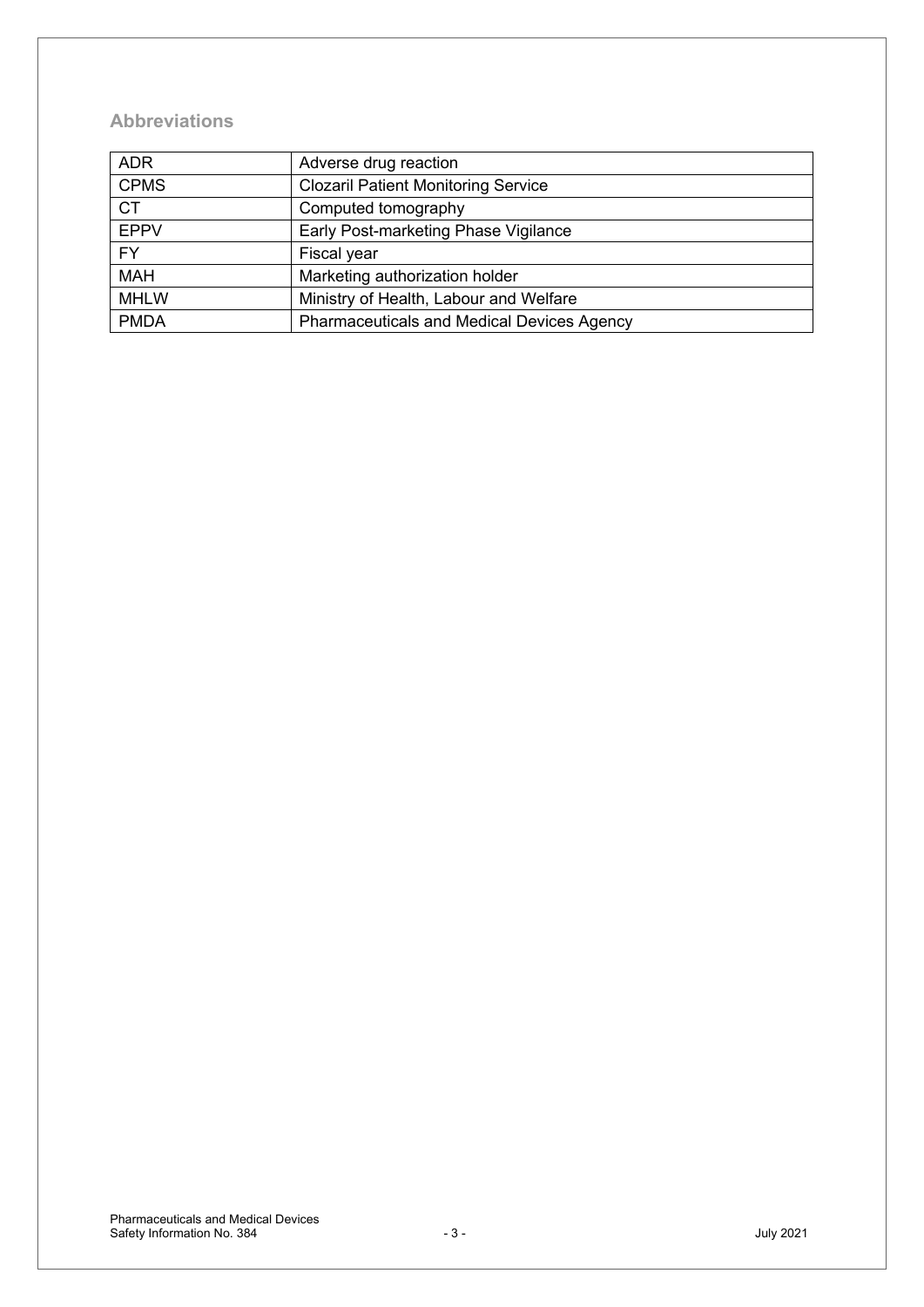### **1**

## <span id="page-3-0"></span>**Blood Monitoring and Rechallenge with Clozapine**

#### **1. Introduction**

Clozapine preparations (branded name: Clozaril Tablets, hereinafter referred to as "clozapine") are used as a drug for treatment-resistant schizophrenia. Safety measures have been implemented for clozapine since its marketing approval in Japan in April 2009 focused on patient monitoring by the Clozaril Patient Monitoring Service (hereinafter referred to as "CPMS"), which is a procedure prescribed for early detection of serious adverse reactions that may occur with clozapine such as agranulocytosis.

 Based on the deliberation in the 7th FY2021 Subcommittee on Drug Safety of the Committee on Drug Safety in the Pharmaceutical Affairs and Food Sanitation Council (hereinafter referred to as "the Subcommittee on Drug Safety") held on May 24, 2021, issues such as the frequency of blood monitoring or criteria for considering rechallenge have been revised recently. This section will introduce the details of the revision.

#### **2. Background**

Clozapine was first approved overseas in Austria in October 1969, but in Finland, where it was approved in January 1975, 16 cases of agranulocytosis were reported including 8 deaths in the first 6 months after launch and measures to suspend clozapine in the market or to discontinue development were taken in affected countries. Subsequently, the effectiveness of clozapine in patients with schizophrenia refractory to existing antipsychotics was recognized and then, based on a claim that introduction of patient monitoring designed for the prevention, early detection, and treatment of agranulocytosis that may occur with clozapine was shown to reduce the mortality rate due to agranulocytosis, clinical development was conducted limited in patients with schizophrenia who are unresponsive or intolerant to other drugs and clozapine was approved and marketed as a result.

Given such backgrounds, patient monitoring has been conducted in Japan by the CPMS since the time of its marketing approval as mentioned above. Blood tests once a week for the first 26 weeks, and once every other week after Week 26 of administration were specified in the package insert and the CPMS operating procedure of clozapine.

"Patients who have once discontinued clozapine according to the discontinuation criteria on blood tests specified in the CPMS" and "patients with a history of agranulocytosis or severe neutropenia" have been listed in the CONTRAINDICATIONS section of the package insert as well.

 On the other hand, the CPMS operating procedure stipulates that rechallenge of clozapine may be permitted if the following 4 conditions are met, subject to the review at the Clozaril Proper Use Committee note), and such rechallenge has actually been carried out.

- Condition 1: At least 18 weeks must have elapsed from the start of treatment with clozapine before discontinuation due to a white blood cell count < 3 000/mm3 or a neutrophil count < 1 500/mm3.
- Condition 2: Patients must not have developed agranulocytosis (neutrophil count < 500/mm3)
- Condition 3: The CPMS-registered physician has denied the relationship between clozapine and onset of decreased white blood cell/neutrophil count.

Condition 4: The patient or his/her legal representative wants rechallenge with clozapine and has given his/her consent.

Note: This is a third-party committee established by Novartis Pharma K.K., the MAH of clozapie, which consists of experts (physicians, pharmacists, and bioethics or legal experts) and is responsible for monitoring and providing guidance on proper CPMS operation, and approving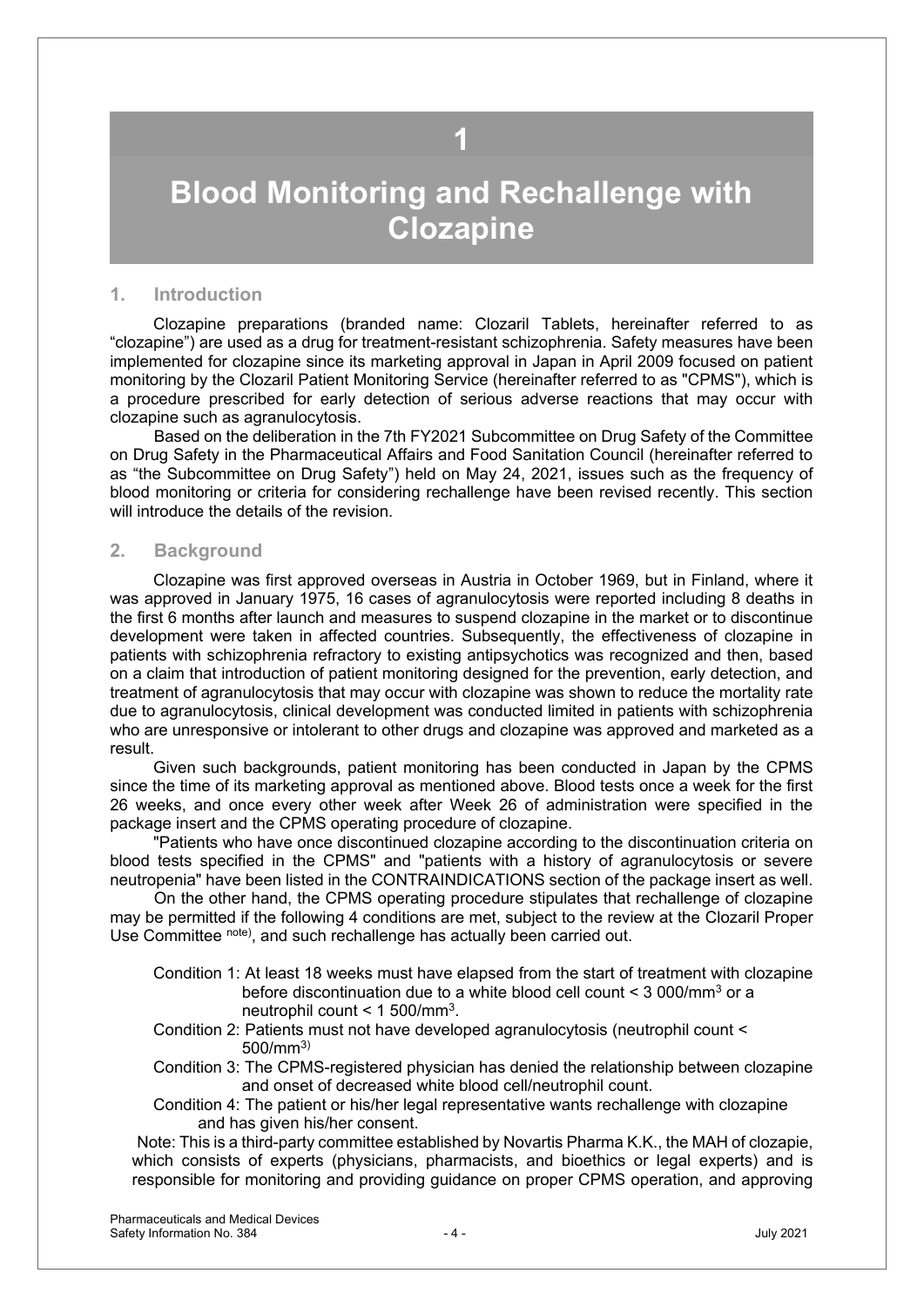revisions to the CPMS operating procedures.

While these safety measures were in place, the Japanese Society of Psychiatry and Neurology (JSPN), the Japanese Society of Clinical Neuropsychopharmacology (JSCNP), the Japanese Society of Neuropsychopharmacology (JSNP), and Japanese Society of Schizophrenia Research (JSSR) jointly submitted a request seeking that (1) blood test intervals after Week 52 of administration be revised to once every 4 weeks, (2) the CPMS criteria for considering rechallenge be relaxed, and (3) administration of clozapine be permitted to patients with a history of granulocytopenia or severe neutropenia.

The request described that the incidence of granulocytopenia is approximately 1% in Japan as well as overseas, rarely occurring after Week 52 of administration, and the blood test interval is once every 4 weeks overseas. The request also noted an opinion that complete denial by the CPMS-registered physician of the relationship between clozapine and the observed decrease in white blood cell or neutrophil counts, as the requirement by the current CPMS for rechallenge, is difficult even if the drug and events are reasonably considered unrelated.

Taking into account the request from the academic societies mentioned above, MHLW decided to consider revision of the package insert and the CPMS operating procedure.

#### **3. Deliberation by the Subcommittee on Drug Safety**

Description in overseas package inserts, published literature, related guidelines, standard textbooks in Japan and overseas, incidences of granulocytopenia, etc. in Japan, and status of rechallenge were investigated and the results are as follows:

(1) Blood test intervals after Week 52 of administration

- $\bullet$  It cannot be concluded that incidences of decreased neutrophil count and granulocytopenia are higher in Japan than overseas.
- In several overseas countries/regions where the blood test frequency after Week 52 was initially once every 2 weeks, no apparent problems have been reported since the frequency was revised to once every 4 weeks.
- $\bullet$  No new safety concerns have been identified following the extension of the blood test interval to 42 days under the state of emergency declaration in Japan.
- (2) Rechallenge after discontinuation due to a decreased white blood cell count or decreased neutrophil count
	- Rechallenge is actually carried out in Japan and overseas and no evident problems have been reported in patients to whom clozapine was rechallenged.

(3) Use of clozapine in patients with a history of agranulocytosis or severe neutropenia

- $\bullet$  There have been no reports that a history of agranulocytosis or severe neutropenia which are considered due to factors other than clozapine is a risk of clozapine-induced agranulocytosis.
- In several overseas countries/regions, patients with a history of agranulocytosis or severe neutropenia, which is considered to be due to factors other than clozapine, is not listed as a contraindication, and no clinically evident problems have been reported.

Following the above deliberation, the Subcommittee on the Drug Safety concluded that the package insert of clozapine may be revised as follows:

- A statement should be added to the IMPORTANT PRECAUTIONS section that blood tests may be reduced to once every 4 weeks after Week 52 of administration.
- The current language "Patients who have once discontinued clozapine according to the discontinuation criteria on blood tests specified in the CPMS" in the CONTRAINDICATION section should be revised to "patients who have discontinued clozapine according to the discontinuation criteria on blood tests specified in the CPMS and do not meet the criteria for considering rechallenge specified in the CPMS." A statement should be added to the IMPORTANT PRECAUTIONS section that the CPMS-specified haematologist, etc. should be consulted for the decision on whether to rechallenge clozapine, and if rechallenge is permitted,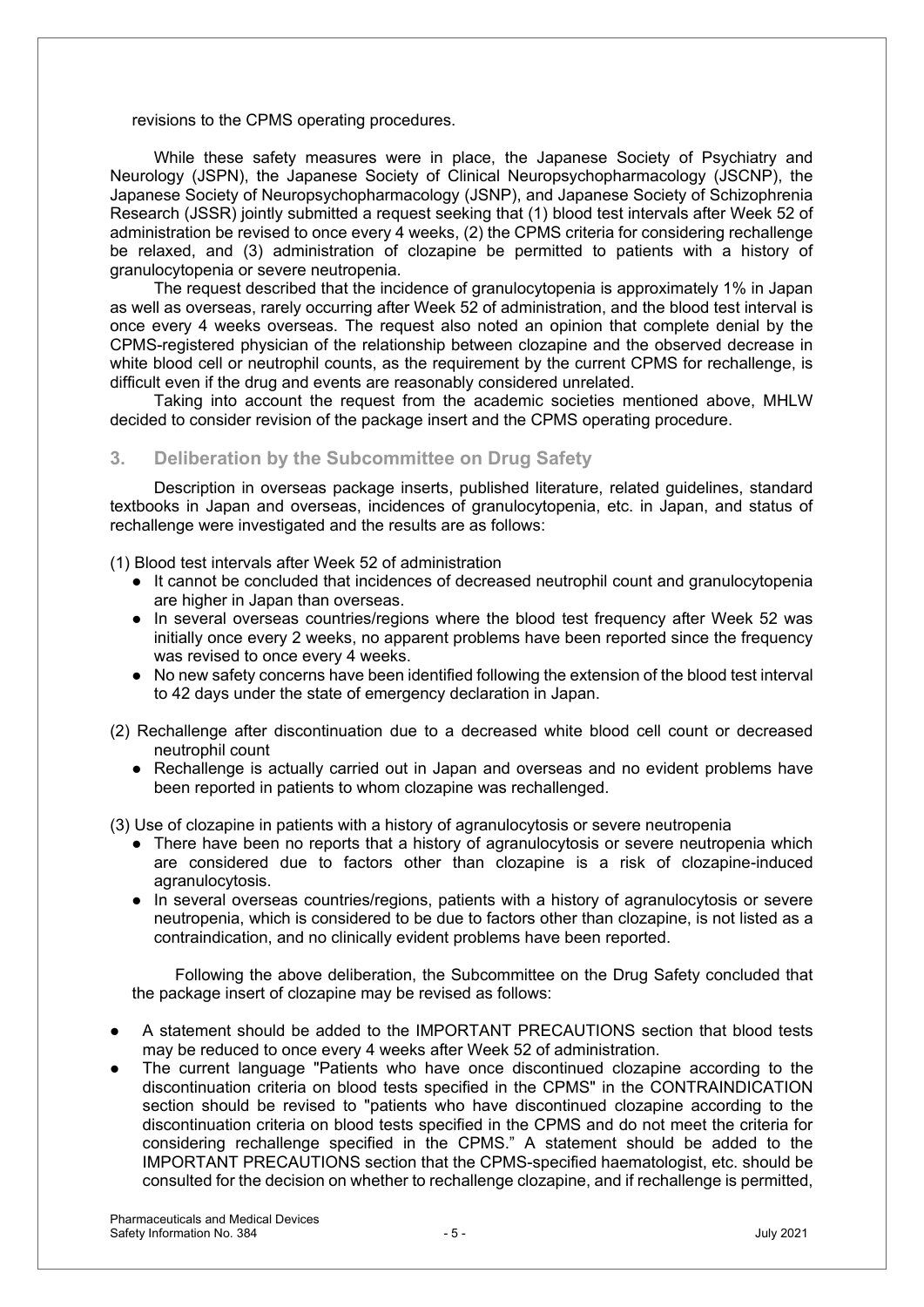blood tests should be performed at the same frequency as with the initial administration.

"Patients with a history of agranulocytosis or severe neutropenia" should be removed from the CONTRAINDICATIONS section and a cautionary statement that clozapine should be administered in collaboration with the CPMS-specified haematologists, etc. should be added to the PRECAUTIONS CONCERNING PATIENTS WITH SPECIFIC BACKGROUNDS section.

The committee also concluded that requirements of the criteria for considering rechallenge in the CPMS operating procedure may be revised to permit rechallenge if the CPMS-registered physician considers clozapine unrelated to the observed decreased white blood cell/neutrophil count, the patients or their legal representatives want to resume clozapine, and have given their consent, subject to a review at the Clozaril Proper Use Committee.

#### **4. Closing remarks**

Healthcare professionals are requested to understand the gist of this revision and carefully check the revised package insert for a careful decision on the revision of blood test frequency and administration of clozapine to patients such as those who have once discontinued the drug according to the discontinuation criteria on blood tests specified by the CPMS. Continued cooperation by healthcare professionals for proper use of clozapine would be appreciated.

#### **[References]**

• Materials 1-1 to 1-5 of the 7th FY 2021 Subcommittee on Drug Safety of the Committee on Drug Safety in the Pharmaceutical Affairs and Food Sanitation Council (held on May 24, 2021) https://www.mhlw.go.jp/stf/newpage\_18697.html (only in Japanese)

• Revision of Precautions (PSEHB/PSD Notification No. 0603-1 dated June 3, 2021) https://www.mhlw.go.jp/content/11120000/000787755.pdf (only in Japanese) English translation by PMDA (June 3, 2021 Clozapine) https://www.pmda.go.jp/english/safety/info-services/drugs/revision-of-precautions/0009.html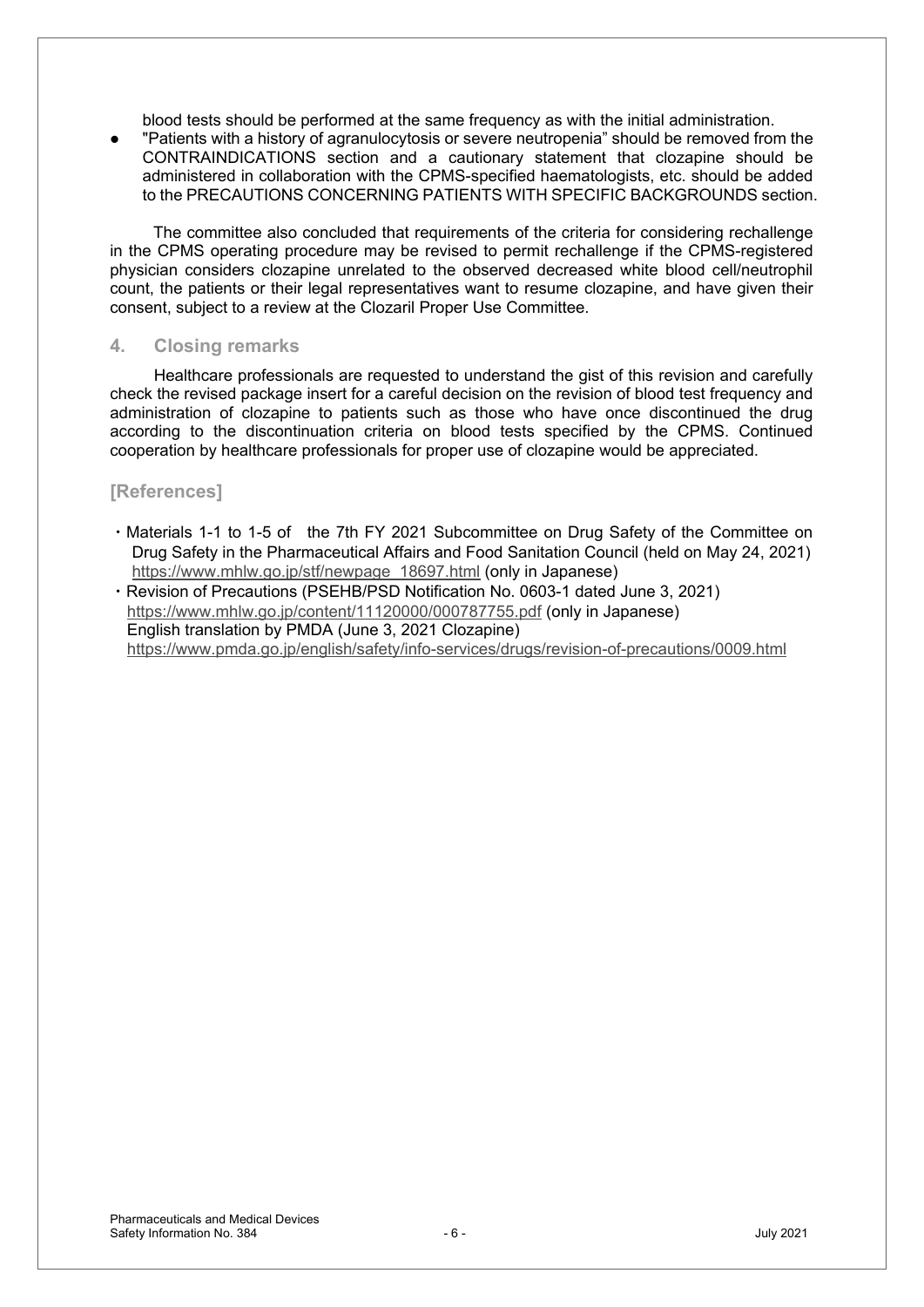## **2**

# **Important Safety Information**

<span id="page-6-0"></span>Regarding the revision of the Precautions of package inserts of drugs in accordance with the Notification dated June 15, 2021, this section will present the details of important revisions as well as the case summaries serving as the basis for these revisions.

### 1 **Pembrolizumab (genetical recombination)**

| <b>Branded name</b><br>(name of company) | Keytruda Injection 100 mg (MSD K.K.)                                                                                                                                                                                                                                                                                                                                                                                                                                                                                                                                                                                                                                                                                        |
|------------------------------------------|-----------------------------------------------------------------------------------------------------------------------------------------------------------------------------------------------------------------------------------------------------------------------------------------------------------------------------------------------------------------------------------------------------------------------------------------------------------------------------------------------------------------------------------------------------------------------------------------------------------------------------------------------------------------------------------------------------------------------------|
| <b>Therapeutic category</b>              | Other antitumor agents                                                                                                                                                                                                                                                                                                                                                                                                                                                                                                                                                                                                                                                                                                      |
| <b>Indications</b>                       | Malignant melanoma<br>Unresectable advanced or recurrent non-small cell lung cancer<br>Relapsed or refractory classical Hodgkin lymphoma<br>Radically unresectable urothelial carcinoma that has progressed<br>after cancer chemotherapy<br>Advanced or recurrent, microsatellite instability-high (MSI-H) solid<br>tumours that have progressed after cancer chemotherapy (limited<br>to patients who are refractory or intolerant to standard treatments)<br>Radically unresectable or metastatic renal cell carcinoma<br>Recurrent or metastatic head and neck cancer<br>Radically unresectable advanced or recurrent PD-L1-positive<br>esophageal squamous cell cancer that has progressed after cancer<br>chemotherapy |

#### **PRECAUTIONS (revised language is underlined)**

#### **[Under new instructions] 8. IMPORRANT PRECAUTIONS** Fulminant hepatitis, hepatic failure, hepatic impairments, or sclerosing cholangitis may occur. Patients should be carefully monitored through periodical hepatic function tests (more frequently for co-administration with axitinib). **11. ADVERSE REACTIONS 11.1 Clinically Significant Adverse Reactions**  Fulminant hepatitis, hepatic failure, hepatic impairment, hepatitis, sclerosing cholangitis Fulminant hepatitis, hepatic failure, hepatic impairment accompanied by elevated levels of AST, ALT, γ-GTP, Al-P, bilirubin, etc., hepatitis, or sclerosing cholangitis may occur. **Reference information** Number of cases (for which a causal relationship between the drug and event is reasonably possible) reported during the previous approximately 3-year period (April 2018 to March 2020) Cases involving hepatic failure : 5 (3 patient mortalities) Number of patients using the drug as estimated by the MAH during the previous 1-year period: Approximately 33 600 Japanese market launch: February 2017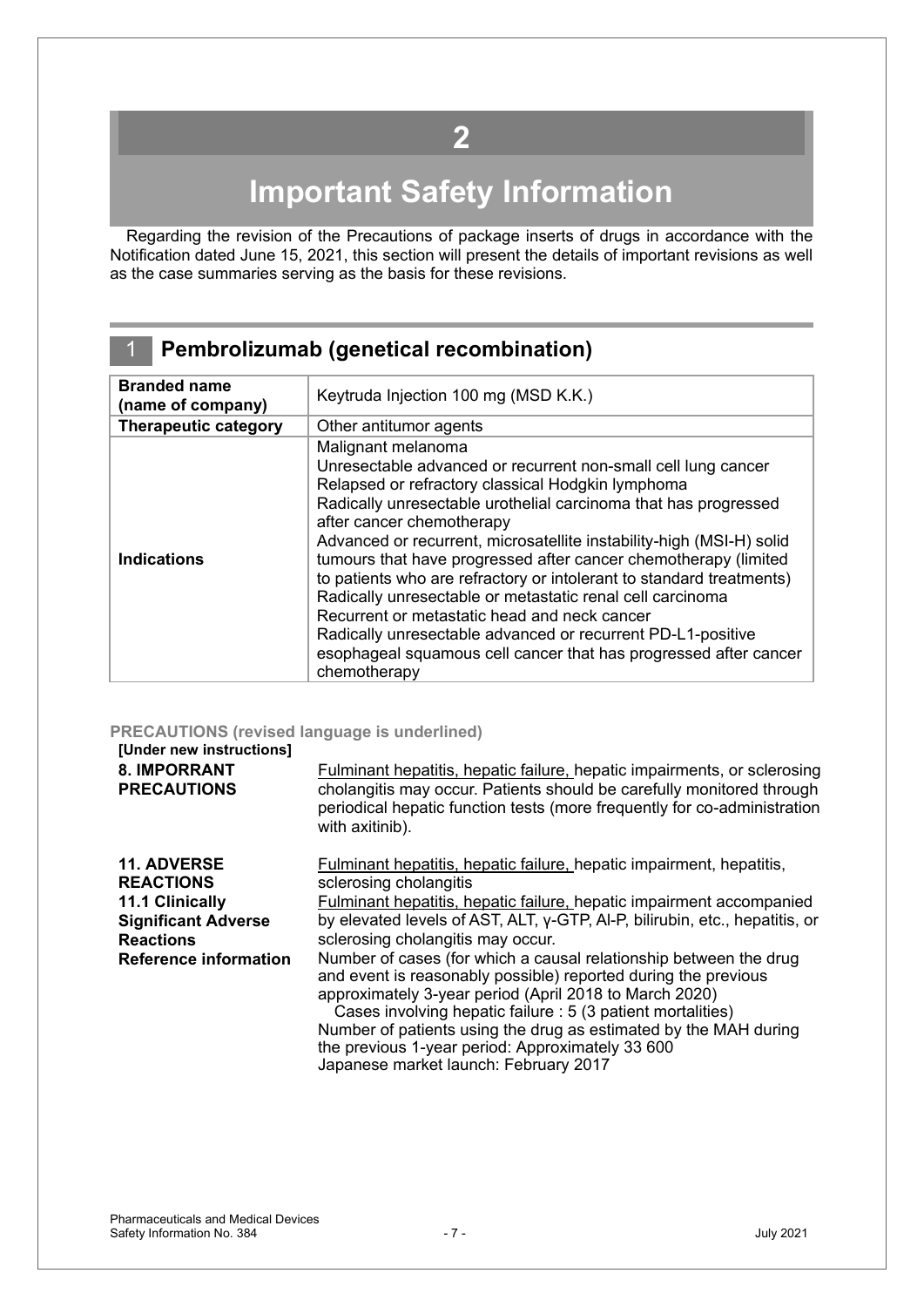|     | <b>Case Summary 1</b> |                                                        |                                          |                                                              |                                                                                                                                                                                                                                                                                                                                                                                                                                                                                                                                                                                                                                                                                                                                                                                                                                                                                                                                                                                                                                                        |
|-----|-----------------------|--------------------------------------------------------|------------------------------------------|--------------------------------------------------------------|--------------------------------------------------------------------------------------------------------------------------------------------------------------------------------------------------------------------------------------------------------------------------------------------------------------------------------------------------------------------------------------------------------------------------------------------------------------------------------------------------------------------------------------------------------------------------------------------------------------------------------------------------------------------------------------------------------------------------------------------------------------------------------------------------------------------------------------------------------------------------------------------------------------------------------------------------------------------------------------------------------------------------------------------------------|
| No. | Sex/                  | Patient<br>Reason for use                              | Daily dose/<br>administration            |                                                              | Adverse reaction                                                                                                                                                                                                                                                                                                                                                                                                                                                                                                                                                                                                                                                                                                                                                                                                                                                                                                                                                                                                                                       |
|     | age                   | (complication)                                         | duration                                 |                                                              | Clinical course and treatment                                                                                                                                                                                                                                                                                                                                                                                                                                                                                                                                                                                                                                                                                                                                                                                                                                                                                                                                                                                                                          |
| 1   | Male<br>80s           | ung squamous cell<br>carcinoma stage IV                | 200 mg<br>1 course every 3               | Drug-induced fulminant hepatitis                             |                                                                                                                                                                                                                                                                                                                                                                                                                                                                                                                                                                                                                                                                                                                                                                                                                                                                                                                                                                                                                                                        |
|     |                       | (atrial fibrillation)<br>(hypertension)<br>(emphysema) | weeks<br>(2)<br>courses<br>inl<br>total) | 56 days before<br>administration                             | HBsAg: -, HBcAb: +, 2.63, HBsAb: +, 33.3,<br>HCVAb: -                                                                                                                                                                                                                                                                                                                                                                                                                                                                                                                                                                                                                                                                                                                                                                                                                                                                                                                                                                                                  |
|     |                       |                                                        |                                          | 1 day before<br>administration                               | T-Bil: 1.0 mg/dL, D-Bil: 0.2 mg/dL, AST: 24<br>U/L, ALT: 11 U/L, LD: 251 U/L, ALP: 222<br>U/L, $y$ -GTP: 17 U/L, antinuclear antibody:<br>40 >                                                                                                                                                                                                                                                                                                                                                                                                                                                                                                                                                                                                                                                                                                                                                                                                                                                                                                         |
|     |                       |                                                        |                                          | Day 1 of<br>administration<br>5 days after                   | The 1st course of keytruda alone as the 1st-<br>line therapy was administered for the<br>treatment of non-small cell lung cancer (first-<br>episode, histological type: Squamous cell<br>carcinoma, primary site: Left lower lobe,<br>Stage IV, T3N0M1c, PD-L1 TPS:10%,<br>metastasis to other sites)<br>Complication: Emphysema, hypertension,<br>atrial fibrillation<br>Medical history: Cholelithiasis<br>Radiation therapy: 36 Gy (vertebra)<br>Smoking history: 50 cigarettes per day, 46<br>years<br>Medication history: Denosumab (only once)<br>Performance<br>Status:<br>0.<br>Karnofsky<br>Performance Status: 90<br>The patient had no liver and biliary tract<br>hepatitis,<br>disease<br>(alcoholic<br>hepatic<br>cirrhosis, nonalcoholic fatty liver disease,<br>cholangitis, etc.), viral hepatitis, metastases<br>to liver, shock/hypotension, drugs with<br>hepatotoxicity<br>(pre-administration<br>and<br>concomitant drugs), history of adverse<br>reactions, drinking history, and allergies.<br>HBsAg: -, HBV DNA: -, HCV RNA: - |
|     |                       |                                                        |                                          | administration<br>8 days after<br>administration             | Total protein: 6.8 g/dL, albumin: 3.6 g/dL, T-<br>Bil: 1.0 mg/dL, AST: 22 U/L, ALT: 12 U/L,<br>LD: 235 U/L, ALP: 245 U/L, y-GTP: 18 U/L,<br>platelet: 13.5x10000/mm <sup>3</sup> , eosinophil count:                                                                                                                                                                                                                                                                                                                                                                                                                                                                                                                                                                                                                                                                                                                                                                                                                                                   |
|     |                       |                                                        |                                          | 27 days after<br>administration<br>(Final<br>administration) | 120/mm <sup>3</sup> , eosinophil fraction: 3.3%, CRP:<br>$0.31$ mg/dL<br>of<br>keytruda<br>The 2nd<br>course<br>was<br>administered (final administration).<br>Before administration of keytruda: Total<br>protein: 6.8 g/dL, albumin: 3.6 g/dL, T-Bil:<br>1.8 mg/dL, AST: 482 U/L, ALT: 410 U/L, LD:<br>235 U/L, ALP: 356 U/L, y-GTP: 53 U/L,                                                                                                                                                                                                                                                                                                                                                                                                                                                                                                                                                                                                                                                                                                         |
|     |                       |                                                        |                                          | 4 days after<br>termination<br>9 days after                  | platelet: 13.7x10000/mm <sup>3</sup> , CRP: 0.55 mg/dL<br>Although his family sensed something was<br>slightly wrong with him, the patient was able<br>to go on walks. Fatigue and behavioral<br>abnormalities were noted.<br>Apparent abnormal speech and behavior                                                                                                                                                                                                                                                                                                                                                                                                                                                                                                                                                                                                                                                                                                                                                                                    |
|     |                       |                                                        |                                          | termination                                                  | started.                                                                                                                                                                                                                                                                                                                                                                                                                                                                                                                                                                                                                                                                                                                                                                                                                                                                                                                                                                                                                                               |
|     |                       |                                                        |                                          | 10 days after<br>termination<br>(day of onset)               | The patient had visual hallucination and<br>disturbed consciousness associated with<br>hepatic impairment.<br>Total protein: 6.7 g/dL, albumin: 3.5 g/dL, T-<br>Bil: 12.8 mg/dL, D-Bil: 7.1 mg/dL, AST: 2900<br>U/L, ALT: 1993 U/L,<br>LD: 1279 U/L, ALP: 426 U/L, y-GTP: 131<br>U/L, platelet: 17.4x10000/mm <sup>3</sup> , CRP: 0.41                                                                                                                                                                                                                                                                                                                                                                                                                                                                                                                                                                                                                                                                                                                 |
|     |                       |                                                        |                                          | 11 days after<br>termination                                 | mg/dL, ammonia: 155 µg/dL.<br>The patient visited the ER with a complaint<br>of apparent abnormal behavior and itching.<br>Disturbed consciousness and systemic                                                                                                                                                                                                                                                                                                                                                                                                                                                                                                                                                                                                                                                                                                                                                                                                                                                                                        |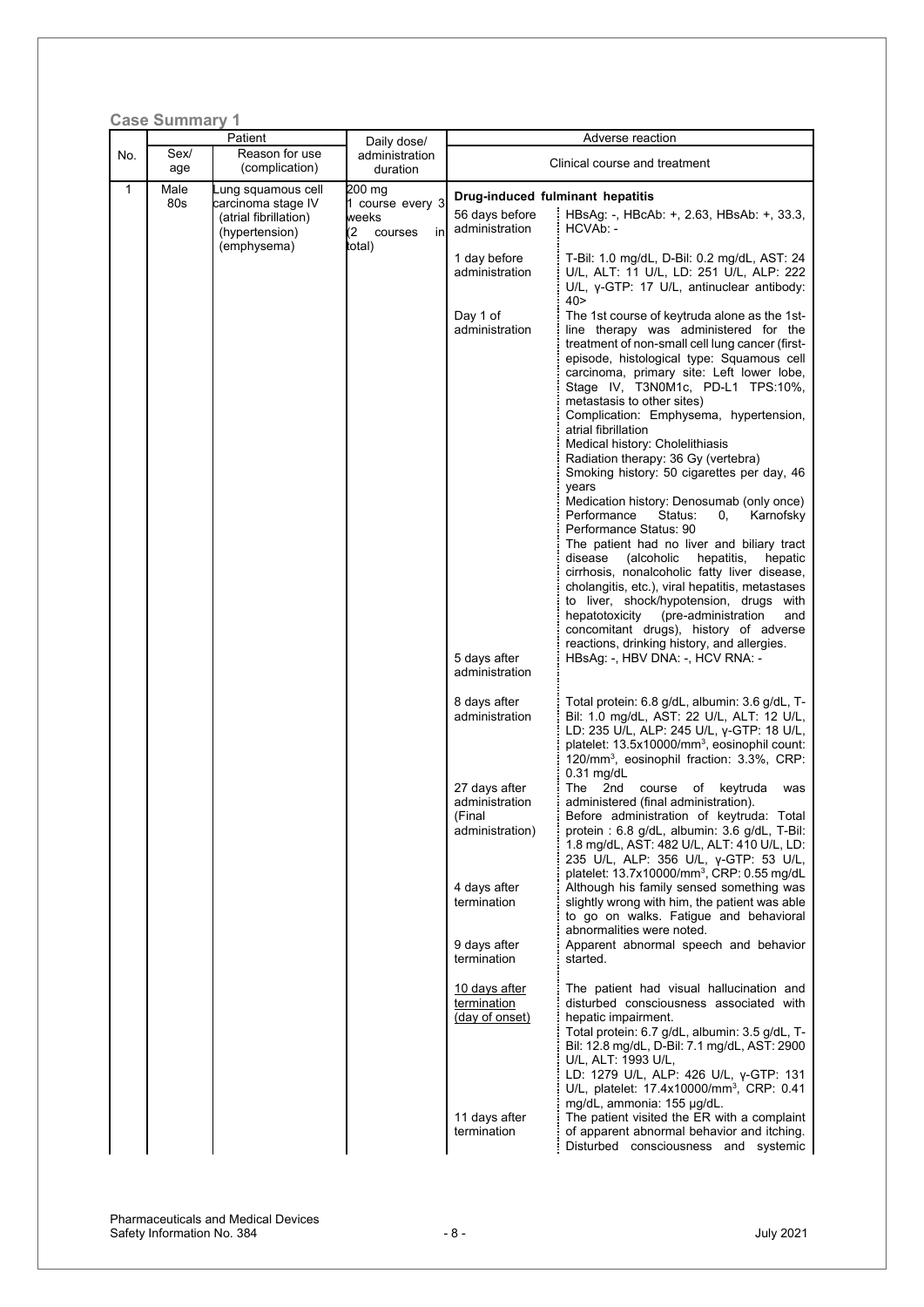|  | 12 days after<br>termination | yellowing were observed. Biochemical test<br>revealed severe liver disorder.<br>T-bil: 13.7 mg/dL, D-Bil: 7.5 mg/dL, AST:<br>2600 U/L, ALT: 1985 U/L, LD: 1102 U/L,<br>ALP: 435 U/L, γ-GTP: 138 U/L, HBsAg: -,<br>HBcAb: +, 3.61, HBsAb: +, 25.9, HCVAb: -,<br>HBV DNA: -, HCV RNA: -<br>Suspected of having fulminant hepatitis, the<br>patient consulted with a gastroenterologist.<br>Abdominal CT revealed no obvious changes<br>in the liver and no abnormalities in the liver<br>morphology. The patient was diagnosed<br>with drug-induced fulminant hepatitis.<br>of<br>methylprednisolone<br>Administration<br>sodium succinate 80 mg once/day was<br>initiated immediately for the treatment of<br>fulminant hepatitis (2 days).<br>The steroids did not improve drug-induced<br>fulminant hepatitis. General condition and<br>blood test showed no improvement.<br>Total protein: 6.7g/dL, albumin: 3.4 g/dL, T-<br>Bil: 15.5 mg/dL, D-Bil: 7.8 mg/dL, AST: 1643<br>U/L, ALT: 1684 U/L, LD: 983 U/L, ALP: 436<br>$U/L$ , $\gamma$ -GTP:<br>144 U/L,<br>platelet:<br>19.6x10000/mm <sup>3</sup> , CRP: 0.47<br>$mg/dL$ ,<br>ammonia: 215µg/dL, PT%: 10%, PT (Sec): |
|--|------------------------------|------------------------------------------------------------------------------------------------------------------------------------------------------------------------------------------------------------------------------------------------------------------------------------------------------------------------------------------------------------------------------------------------------------------------------------------------------------------------------------------------------------------------------------------------------------------------------------------------------------------------------------------------------------------------------------------------------------------------------------------------------------------------------------------------------------------------------------------------------------------------------------------------------------------------------------------------------------------------------------------------------------------------------------------------------------------------------------------------------------------------------------------------------------------------------|
|  | 13 days after<br>termination | 67.2 sec, PT-INR: 5.31 INR<br>The patient died of drug-induced fulminant<br>hepatitis. Autopsy, liver<br>biopsy, liver<br>supporting therapies other than steroids<br>(glycyrrhizin preparations, ursodeoxycholic<br>acid, etc.), other treatments (liver transplant,<br>plasma exchange, haemofiltration dialysis,<br>etc.) were not performed. The onset of<br>hepatic encephalopathy was unknown.                                                                                                                                                                                                                                                                                                                                                                                                                                                                                                                                                                                                                                                                                                                                                                         |

#### **Laboratory test value**

| Tests (unit)                         | 56 days<br>before<br>admin. | 44<br>days<br>before<br>admin. | $\mathbf{1}$<br>day<br>before<br>admin. | 5<br>days<br>after<br>admin. | 8<br>days<br>after<br>admin. | 27<br>days<br>after<br>admin.<br>(final<br>admin) | 10<br>days<br>after<br>termi-<br>nation<br>(day of<br>onset) | 11<br>days<br>after<br>termi-<br>nation | 12<br>days<br>After<br>termi-<br>nation |
|--------------------------------------|-----------------------------|--------------------------------|-----------------------------------------|------------------------------|------------------------------|---------------------------------------------------|--------------------------------------------------------------|-----------------------------------------|-----------------------------------------|
| Total protein (g/dl)                 | $\overline{\phantom{a}}$    | 6.7                            | ÷,                                      | $\overline{\phantom{a}}$     | 6.8                          | 6.8                                               | 6.7                                                          | $\blacksquare$                          | 6.7                                     |
| Albumin (g/dl)                       | $\overline{a}$              | 3.5                            | ÷,                                      | $\overline{\phantom{a}}$     | 3.6                          | 3.6                                               | 3.5                                                          | $\overline{a}$                          | 3.4                                     |
| T-Bil (mg/dL)                        | $\overline{a}$              | 1.0                            | 1.0                                     | $\overline{\phantom{0}}$     | 1.0                          | 1.8                                               | 12.8                                                         | 13.7                                    | 15.5                                    |
| D-Bil (mg/dL)                        | $\overline{a}$              | $\overline{\phantom{0}}$       | 0.2                                     | $\overline{\phantom{0}}$     | $\overline{\phantom{0}}$     | $\overline{\phantom{a}}$                          | 7.1                                                          | 7.5                                     | 7.8                                     |
| AST (U/L)                            | $\overline{a}$              | 21                             | 24                                      | $\overline{\phantom{a}}$     | 22                           | 482                                               | 2 9 0 0                                                      | 2600                                    | 1643                                    |
| ALT (U/L)                            |                             | 12                             | 11                                      | $\overline{\phantom{a}}$     | 12                           | 410                                               | 1993                                                         | 1985                                    | 1684                                    |
| LD(U/L)                              | $\overline{a}$              | 254                            | 251                                     | $\overline{a}$               | 235                          | 235                                               | 1 2 7 9                                                      | 1102                                    | 983                                     |
| $ALP$ (U/L)                          | $\overline{a}$              | 359                            | 222                                     | $\overline{\phantom{0}}$     | 245                          | 356                                               | 426                                                          | 435                                     | 436                                     |
| $Y-GTP$ (U/L)                        | $\overline{a}$              | 40                             | 17                                      | $\overline{a}$               | 18                           | 53                                                | 131                                                          | 138                                     | 144                                     |
| Platelet (10 000/mm <sup>3</sup> )   | $\overline{a}$              | 14.4                           | $\overline{a}$                          | $\overline{\phantom{a}}$     | 13.5                         | 13.7                                              | 17.4                                                         | $\overline{\phantom{a}}$                | 19.6                                    |
| Eosinophil count (/mm <sup>3</sup> ) | $\overline{\phantom{a}}$    | $\overline{\phantom{a}}$       | $\overline{\phantom{0}}$                | $\overline{\phantom{a}}$     | 120                          | $\overline{\phantom{a}}$                          | $\overline{\phantom{a}}$                                     | $\overline{\phantom{a}}$                | $\qquad \qquad \blacksquare$            |
| Eosinophil fraction (%)              | $\overline{a}$              | $\overline{a}$                 | $\overline{a}$                          | $\overline{a}$               | 3.3                          | $\overline{a}$                                    | $\blacksquare$                                               | $\overline{a}$                          | $\overline{a}$                          |
| $CRP$ (mg/dL)                        | $\overline{a}$              | 0.46                           | $\overline{\phantom{0}}$                | $\overline{\phantom{0}}$     | 0.31                         | 0.55                                              | 0.41                                                         | ÷,                                      | 0.47                                    |
| HBsAq                                | Negative                    | $\frac{1}{2}$                  | $\overline{a}$                          | Negative                     | L.                           | $\blacksquare$                                    | $\overline{a}$                                               | Negative                                |                                         |
| <b>HBcAb</b>                         | Positive<br>2.63            | $\sim$                         | L,                                      |                              | -                            | $\blacksquare$                                    | L,                                                           | Positive<br>3.61                        |                                         |
| <b>HBsAb</b>                         | Positive<br>33.3            | $\sim$                         | $\overline{\phantom{a}}$                |                              | $\overline{\phantom{0}}$     | $\overline{\phantom{a}}$                          | $\overline{\phantom{0}}$                                     | Positive<br>25.9                        | $\overline{\phantom{0}}$                |
| <b>HCVAb</b>                         | Negative                    | $\blacksquare$                 | $\overline{\phantom{a}}$                |                              | $\overline{\phantom{a}}$     | $\overline{\phantom{a}}$                          | $\overline{\phantom{0}}$                                     | Negative                                |                                         |
| <b>HBV DNA</b>                       | $\overline{a}$              | $\overline{a}$                 | $\overline{a}$                          | Negative                     | $\overline{\phantom{0}}$     | $\blacksquare$                                    | $\overline{a}$                                               | Negative                                | $\overline{a}$                          |
| <b>HCV RNA</b>                       | $\overline{a}$              | $\overline{\phantom{a}}$       | $\overline{\phantom{a}}$                | Negative                     |                              | $\overline{\phantom{a}}$                          | $\overline{\phantom{0}}$                                     | Negative                                | $\overline{\phantom{0}}$                |
| Antinuclear antibody                 | $\blacksquare$              | $\overline{a}$                 | 40 >                                    |                              | $\blacksquare$               | $\overline{\phantom{0}}$                          | $\overline{\phantom{a}}$                                     |                                         |                                         |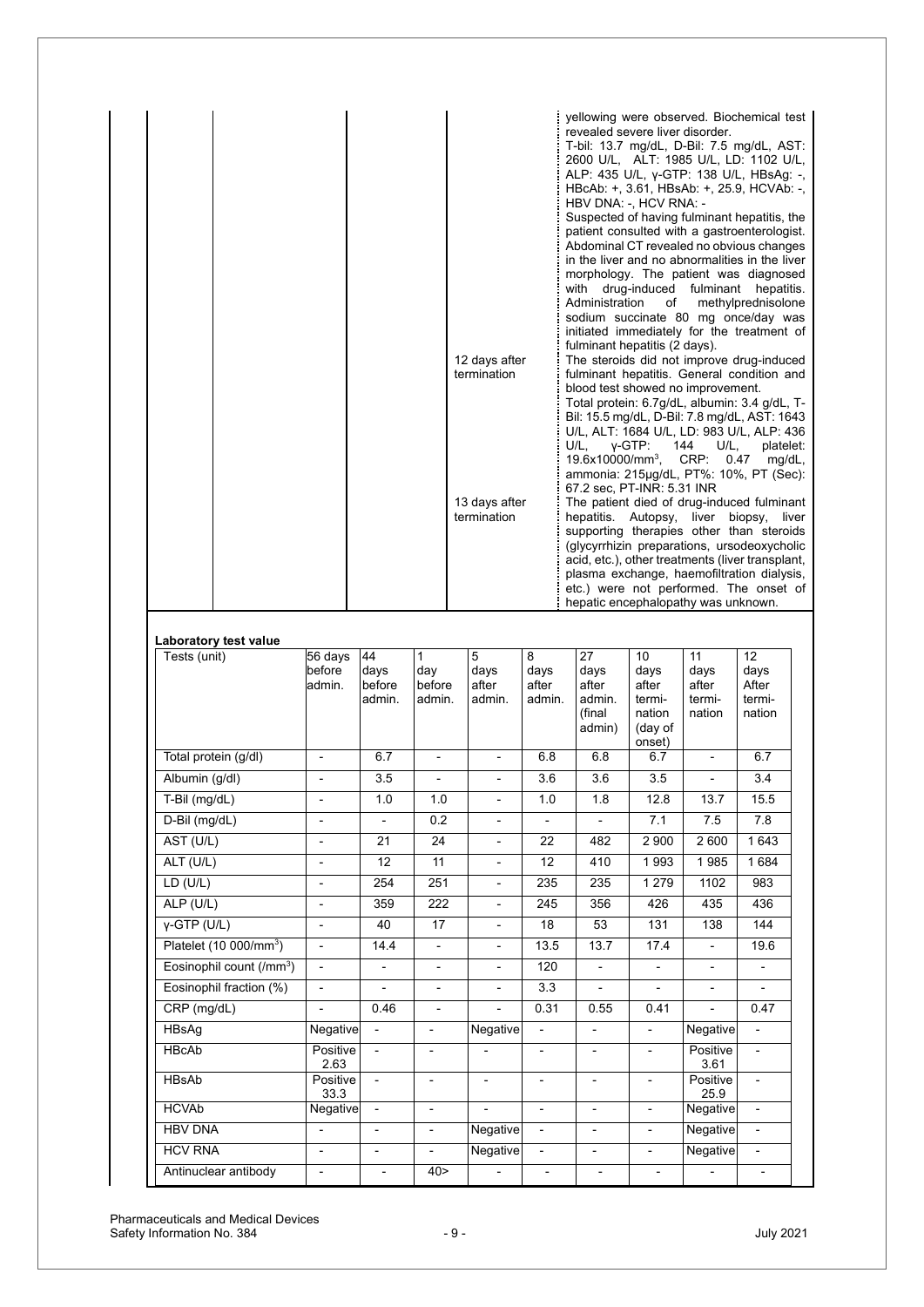| Ammonia (µg/dL)         |      |  |  | 155 | 215  |  |
|-------------------------|------|--|--|-----|------|--|
| $PT%$ (%)               | 63   |  |  |     | 10   |  |
| PT(Sec) (sec)           | 15.3 |  |  |     | 67.2 |  |
| PT-INR (INR)            | 1.28 |  |  |     | 5.31 |  |
|                         |      |  |  |     |      |  |
|                         |      |  |  |     |      |  |
|                         |      |  |  |     |      |  |
| Concomitant drugs: None |      |  |  |     |      |  |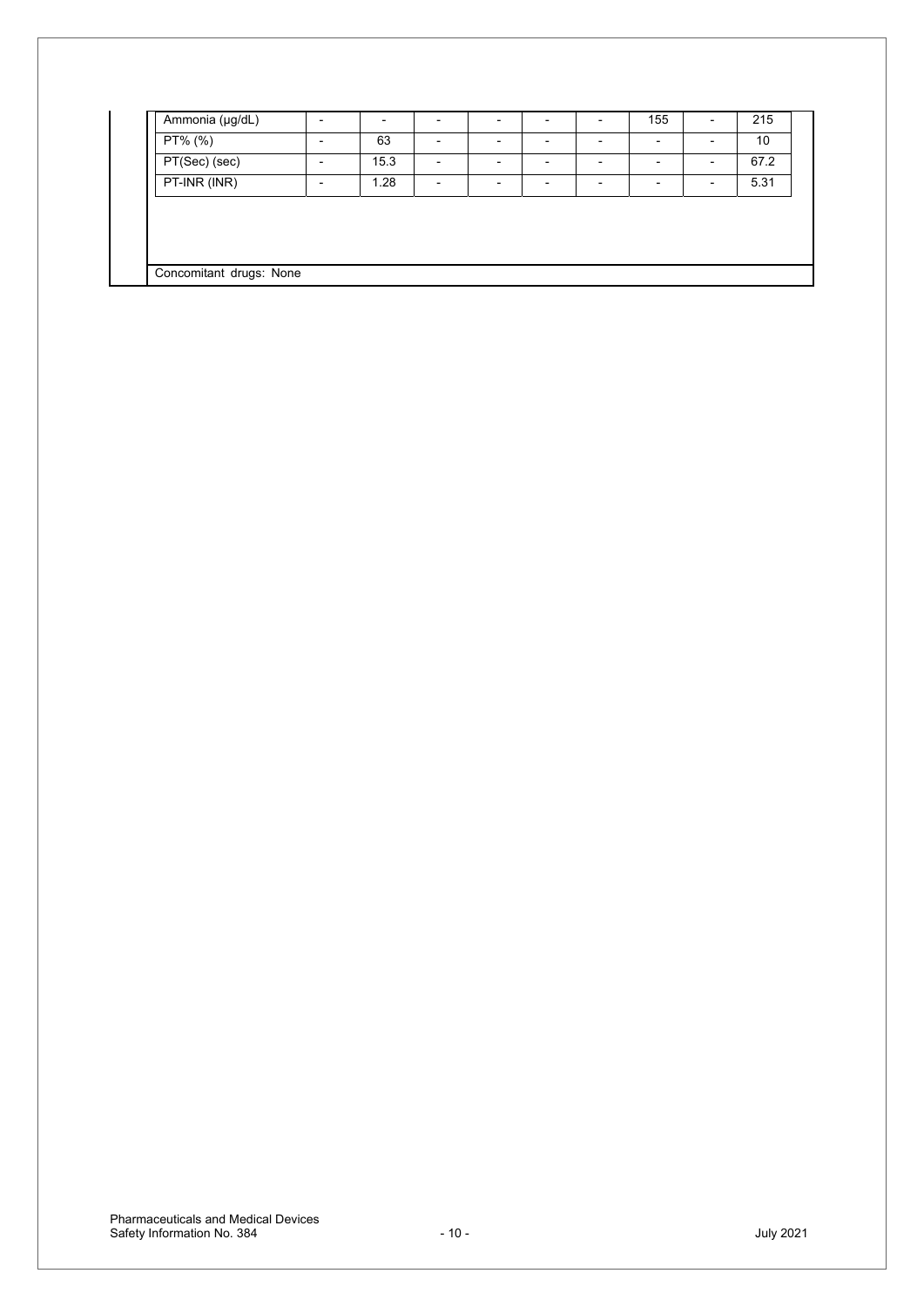|          | <b>Case Summary 2</b> |                                               |                                                                                        |                                                                                                                                                                                                                        |                                                                                                                                                                                                                                                                                                                                                                                                                                                                                                                                                                                                                                                                                                                                                                                                                                                                                                                                                                                                                                                                                                                                                                                                                                                                                                                                                                                                                                                                                                                                                                                                                                                                                                                                                                                                                                                                                                                                                                                                                                                                   |
|----------|-----------------------|-----------------------------------------------|----------------------------------------------------------------------------------------|------------------------------------------------------------------------------------------------------------------------------------------------------------------------------------------------------------------------|-------------------------------------------------------------------------------------------------------------------------------------------------------------------------------------------------------------------------------------------------------------------------------------------------------------------------------------------------------------------------------------------------------------------------------------------------------------------------------------------------------------------------------------------------------------------------------------------------------------------------------------------------------------------------------------------------------------------------------------------------------------------------------------------------------------------------------------------------------------------------------------------------------------------------------------------------------------------------------------------------------------------------------------------------------------------------------------------------------------------------------------------------------------------------------------------------------------------------------------------------------------------------------------------------------------------------------------------------------------------------------------------------------------------------------------------------------------------------------------------------------------------------------------------------------------------------------------------------------------------------------------------------------------------------------------------------------------------------------------------------------------------------------------------------------------------------------------------------------------------------------------------------------------------------------------------------------------------------------------------------------------------------------------------------------------------|
|          | Sex/                  | Patient<br>Reason for use                     | Daily dose/                                                                            |                                                                                                                                                                                                                        | Adverse reaction                                                                                                                                                                                                                                                                                                                                                                                                                                                                                                                                                                                                                                                                                                                                                                                                                                                                                                                                                                                                                                                                                                                                                                                                                                                                                                                                                                                                                                                                                                                                                                                                                                                                                                                                                                                                                                                                                                                                                                                                                                                  |
|          | age                   | (complication)                                | duration                                                                               |                                                                                                                                                                                                                        | Clinical course and treatment                                                                                                                                                                                                                                                                                                                                                                                                                                                                                                                                                                                                                                                                                                                                                                                                                                                                                                                                                                                                                                                                                                                                                                                                                                                                                                                                                                                                                                                                                                                                                                                                                                                                                                                                                                                                                                                                                                                                                                                                                                     |
| No.<br>2 | Male<br>50s           | Renal cell carcinoma<br>stage IV<br>(Unknown) | administration<br>200 mg<br>1 course every 3<br>weeks<br>(2<br>courses<br>in<br>total) | drome, hepatorenal syndrome<br>16 days before<br>administration<br>Day 1 of<br>administration<br>21 days after<br>administration<br>(Final<br>administration)<br>19 days after<br><u>termination</u><br>(Day of onset) | Fulminant hepatitis, hepatic failure, tumour lysis syn-<br>T-Bil: 0.3 mg/dL, AST: 11 U/L, ALT: 14 U/L,<br>ALP: 276 U/L, Cre: 1.07 mg/dL, BUN: 24.9<br>mg/dL, K: 4.5 mEq/L, UA: 6.9 mg/dL<br>The 1st course of keytruda in combination<br>with axitinib as 1st line therapy was<br>administered for the treatment of renal cell<br>carcinoma (first episode, histological type:<br>Clear cell carcinoma, primary site: Right<br>kidney, Stage: IV, TNM classification:<br>cT3aN2M1,<br><b>IMDC</b><br>risk<br>classification:<br>TPS:<br>Intermediate,<br>PD-L1<br>No<br>test,<br>metastasis to other sites).<br>Medical history: Hypertension<br>Radiation therapy: 40 Gy (thoracic spine)<br>Smoking history: 15 cigarettes per day/32<br>years<br>Drinking history: Yes<br>Performance<br>Karnofsky<br>Status:<br>3,<br>Performance Status: 50.<br>The patient had no liver and biliary tract<br>disease<br>(alcoholic<br>hepatitis,<br>hepatic<br>cirrhosis, nonalcoholic fatty liver disease,<br>cholangitis, etc.), viral hepatitis, metastases<br>to liver, shock/hypotension, drugs with<br>hepatotoxicity<br>(pre-administration<br>and<br>concomitant drugs), history of adverse<br>reactions, and allergies.<br>The<br>2nd<br>course<br>of<br>keytruda<br>was<br>administered (final administration). The 1st<br>course was without problems. The patient<br>continued outpatient treatment from the 2nd<br>course.<br>T-Bil: 0.3 mg/dL, AST: 31U/L, ALT: 58 U/L,<br>ALP: 396 U/L, Cre. 0.61 mg/dL, BUN: 16.1<br>mg/dL, K: 4.8 mEg/L, UA: 4.4 mg/dL<br>Although the patient experienced anorexia,<br>malaise and physical deconditioning, he<br>was unable to go to hospital due to time<br>constraints. The patient was at home for<br>taking a wait-and-see approach.<br>The patient made an emergency visit due to<br>fatigue,<br>vomiting,<br>nausea,<br>malaise,<br>anorexia, jaundice, oliguria, elevated liver<br>enzymes and disturbed consciousness.<br>Blood test revealed abnormal hepatic<br>function<br>and<br>electrolyte<br>abnormality. |
|          |                       |                                               |                                                                                        |                                                                                                                                                                                                                        | Hepatic encephalopathy developed. Coma<br>level classification (Inuyama classification):<br>П<br>Abdominal CT: Ascites and stomach<br>contents retention were noted. The tumor<br>had a shrinking lesion.<br>T-Bil: 6.5 mg/dL, AST: 4 805 U/L, ALT: 6 084<br>U/L,                                                                                                                                                                                                                                                                                                                                                                                                                                                                                                                                                                                                                                                                                                                                                                                                                                                                                                                                                                                                                                                                                                                                                                                                                                                                                                                                                                                                                                                                                                                                                                                                                                                                                                                                                                                                 |
|          |                       |                                               |                                                                                        | 20 days after<br>administration                                                                                                                                                                                        | ALP: 1 382 U/L, NH3: 191µg/dL, Cre: 1.49<br>mg/dL, BUN: 56.8 mg/dL, IP: 6.6 mg/dL, K:<br>7.3 mEq/L, UA: 11.7 mg/dL<br>Glucose/insulin (GI) was performed due to<br>high K levels. Tumour lysis syndrome was<br>suspected, and massive fluid infusion was<br>performed. Treatment was started with<br>allopurinol. Oral administration of axitinib<br>was continued until 19 days after completion<br>of keytruda.<br>Renal function deteriorated. Urine output<br>decreased. Hepatic enzyme decreased.<br>Blood purification and steroid treatment<br>were considered. Consultations with a                                                                                                                                                                                                                                                                                                                                                                                                                                                                                                                                                                                                                                                                                                                                                                                                                                                                                                                                                                                                                                                                                                                                                                                                                                                                                                                                                                                                                                                                       |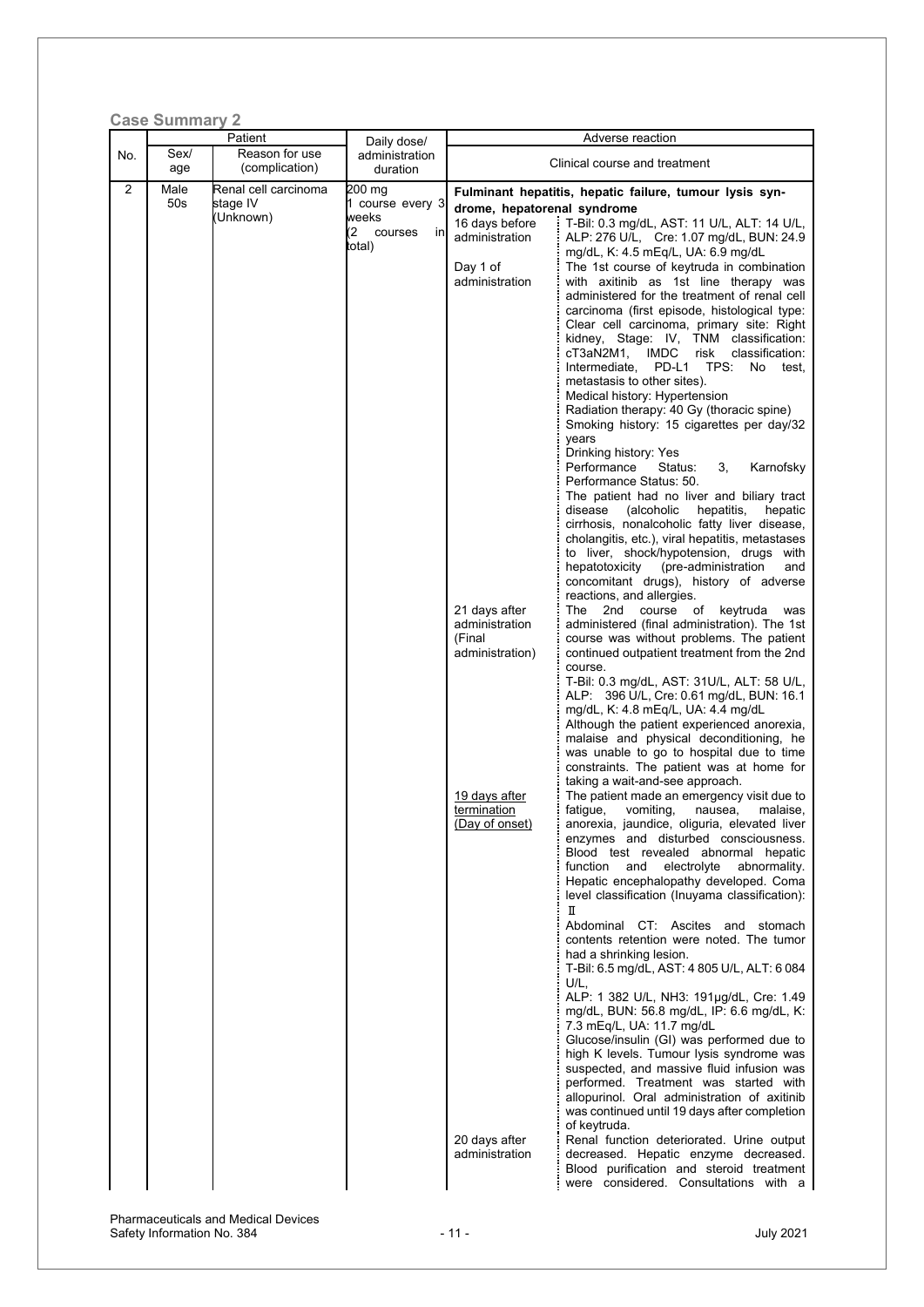|  | 21 days after<br>termination | gastroenterologist and hepatologist were<br>conducted. The patient was considered to<br>have drug-induced hepatic impairment and<br>electrolyte abnormality due to tumour lysis.<br>Anticancer drugs were discontinued for<br>taking a wait-and-see approach<br>T-Bil: 6.8 mg/dL, AST: 3 598 U/L, ALT: 4 998<br>U/L, ALP: 1 175 U/L, Cre: 2.4 mg/dL, BUN:<br>61.4 mg/dL, K: 6.2 mEq/L, UA: 13.5 mg/dL.<br>oxygenation and decreased<br>Decreased<br>level of consciousness were noted. Blood<br>test revealed aggravated renal function and<br>decreased<br>hepatic<br>enzyme.<br>It<br>was<br>determined that the blood tests results were<br>part of the clinical course of hepatic failure<br>after fulminant hepatitis. The patient was<br>diagnosed with hepatorenal syndrome<br>associated with hepatic failure.<br>T-Bil: 7.3 mg/dL, AST: 1986 U/L, ALT: 3335<br>ALP: 982 U/L, NH3: 402µg/dL, PT-<br>U/L,<br>$INR$ :<br>6.35<br>INR,<br>PT%:<br>5%.<br>HBsAq<br>(qualitative):<br>$(-),$<br>HBc<br>antibody/CLIA<br>(determination): (-), HCVAb (qualitative):<br>$(-)$ , HA-IgM antibody (determination): $(-)$ ,<br>CMV-IgM (determination): (-), EBV anti<br>VCAIgM/FA: <10 times, anti-mitochondrial<br>antibody M2 /FEIA (determination): (-),<br>antinuclear antibody: <40, IgG: 1619 mg/dL,<br>Cre: 4.17 mg/dL, BUN: 65.2 mg/dL, IP: 4.7<br>mg/dL, K: 6.6 mEq/L, UA: 12.9 mg/dL.<br>Informed consent was obtained from the<br>patient's family. They did not wish life-<br>prolonging treatment. The patient was<br>poorly<br>controlled,<br>and<br>his<br>condition<br>deteriorated. The patient died of fulminant<br>hepatitis, hepatic failure, renal failure<br>(hepatorenal syndrome), and tumour lysis<br>syndrome. Autopsy and liver biopsy were<br>not performed. |
|--|------------------------------|-----------------------------------------------------------------------------------------------------------------------------------------------------------------------------------------------------------------------------------------------------------------------------------------------------------------------------------------------------------------------------------------------------------------------------------------------------------------------------------------------------------------------------------------------------------------------------------------------------------------------------------------------------------------------------------------------------------------------------------------------------------------------------------------------------------------------------------------------------------------------------------------------------------------------------------------------------------------------------------------------------------------------------------------------------------------------------------------------------------------------------------------------------------------------------------------------------------------------------------------------------------------------------------------------------------------------------------------------------------------------------------------------------------------------------------------------------------------------------------------------------------------------------------------------------------------------------------------------------------------------------------------------------------------------------------------------------------------------------------------------------------------------------------------|
|--|------------------------------|-----------------------------------------------------------------------------------------------------------------------------------------------------------------------------------------------------------------------------------------------------------------------------------------------------------------------------------------------------------------------------------------------------------------------------------------------------------------------------------------------------------------------------------------------------------------------------------------------------------------------------------------------------------------------------------------------------------------------------------------------------------------------------------------------------------------------------------------------------------------------------------------------------------------------------------------------------------------------------------------------------------------------------------------------------------------------------------------------------------------------------------------------------------------------------------------------------------------------------------------------------------------------------------------------------------------------------------------------------------------------------------------------------------------------------------------------------------------------------------------------------------------------------------------------------------------------------------------------------------------------------------------------------------------------------------------------------------------------------------------------------------------------------------------|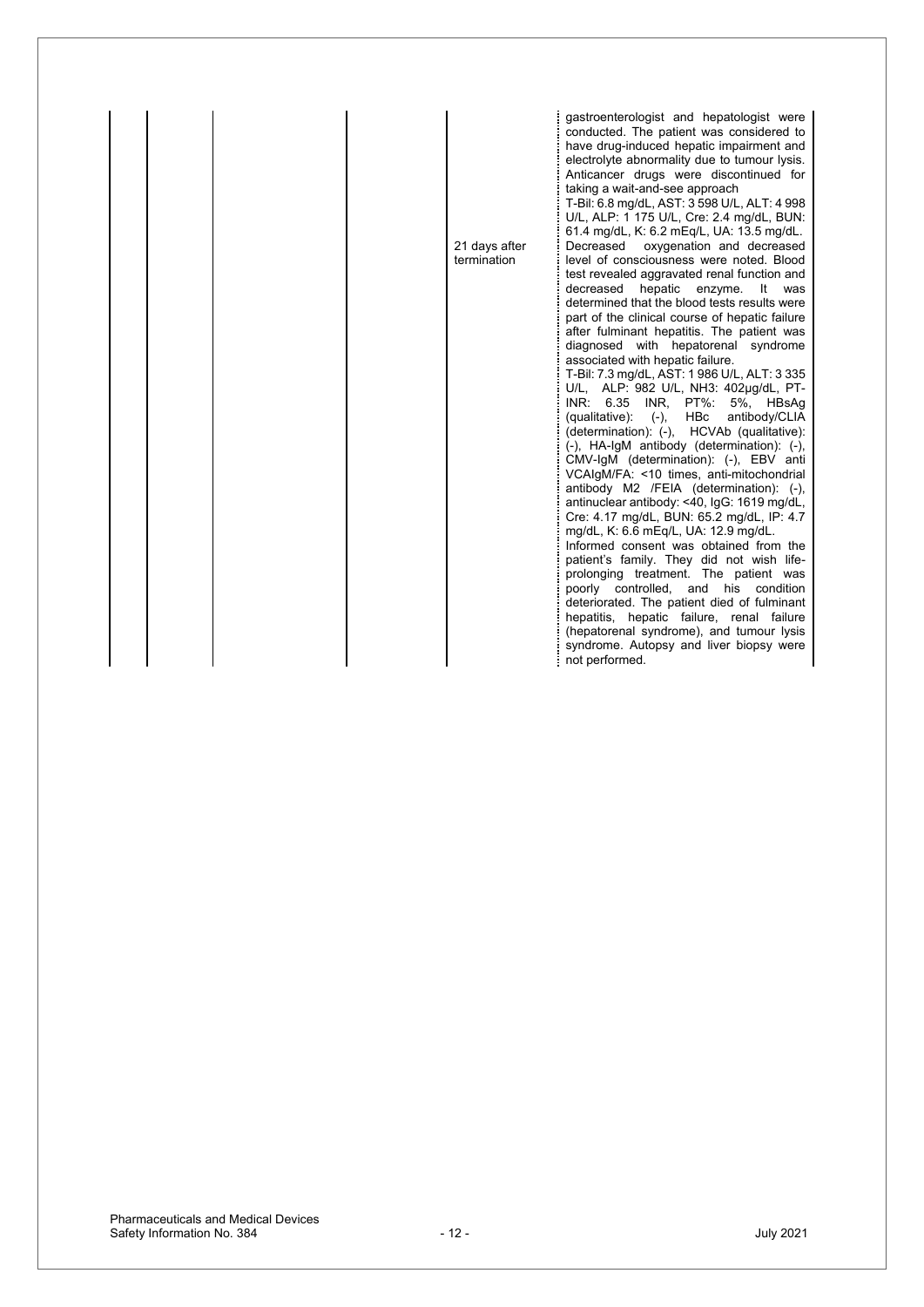| Tests (unit)                                              | 16 days<br>before admin. | 21 days<br>before admin. | 19 days after<br>termination<br>(day of onset) | 20 days after<br>termination | 21 days after<br>termination |
|-----------------------------------------------------------|--------------------------|--------------------------|------------------------------------------------|------------------------------|------------------------------|
| T-Bil (mg/dL)                                             | $\overline{0.3}$         | $\overline{0.3}$         | 6.5                                            | 6.8                          | $\overline{7.3}$             |
| AST (U/L)                                                 | 11                       | 31                       | 4805                                           | 3598                         | 1986                         |
| ALT (U/L)                                                 | 11                       | 58                       | 6 0 8 4                                        | 4 9 9 8                      | 3 3 3 5                      |
| ALP (U/L)                                                 | 276                      | 396                      | 1 3 8 2                                        | 1 1 7 5                      | 982                          |
| Ammonia (µg/dL)                                           | $\equiv$                 | $\overline{\phantom{0}}$ | 191                                            | $\equiv$                     | 402                          |
| PT-INR (INR)                                              |                          |                          |                                                |                              | 6.35                         |
| PT% (%)                                                   | $\overline{\phantom{0}}$ | $\overline{\phantom{0}}$ | $\overline{\phantom{0}}$                       | $\overline{\phantom{0}}$     | $\overline{5}$               |
| HBsAg                                                     | $\overline{\phantom{0}}$ | $\equiv$                 | $\equiv$                                       | $\overline{\phantom{0}}$     | Negative                     |
| HBc antibody/CLIA<br>(determination)                      |                          |                          |                                                |                              | Negative                     |
| HCVAb (qualitative)                                       |                          |                          |                                                |                              | Negative                     |
| HA-IgM antibody<br>(determination)                        |                          |                          |                                                |                              | Negative                     |
| CMV-IqM<br>(determination)                                |                          |                          |                                                |                              | Negative                     |
| EBV anti VCAIgM/FA                                        |                          |                          |                                                |                              | $<$ 10 times                 |
| Anti-mitochondrial<br>antibody M2/FEIA<br>(determination) |                          |                          |                                                |                              | Negative                     |
| Antinuclear antibody                                      | $\overline{\phantom{0}}$ |                          |                                                |                              | <40                          |
| IgG (Mg/dL)                                               |                          |                          |                                                |                              | 1619                         |
| Cre (mg/dL)                                               | 1.07                     | 0.61                     | 1.49                                           | 2.4                          | 4.17                         |
| BUN (mg/dL)                                               | 24.9                     | 16.1                     | 56.8                                           | 61.4                         | 65.2                         |
| $IP$ (mg/dL)                                              | 4.5                      | 4.8                      | 7.3                                            | 6.2                          | 6.6                          |
| K(mEq/L)                                                  | $\overline{3.3}$         |                          | 6.6                                            |                              |                              |
| $UA$ (mg/dL)                                              | 6.9                      | 4.4                      | 11.7                                           | 13.5                         | 12.9                         |

Concomitant drugs: Acetaminophen, duloxetine hydrochloride, magnesium oxide, azilsartan, amlodipine besilate, silodosin, oxycodone hydrochloride hydrate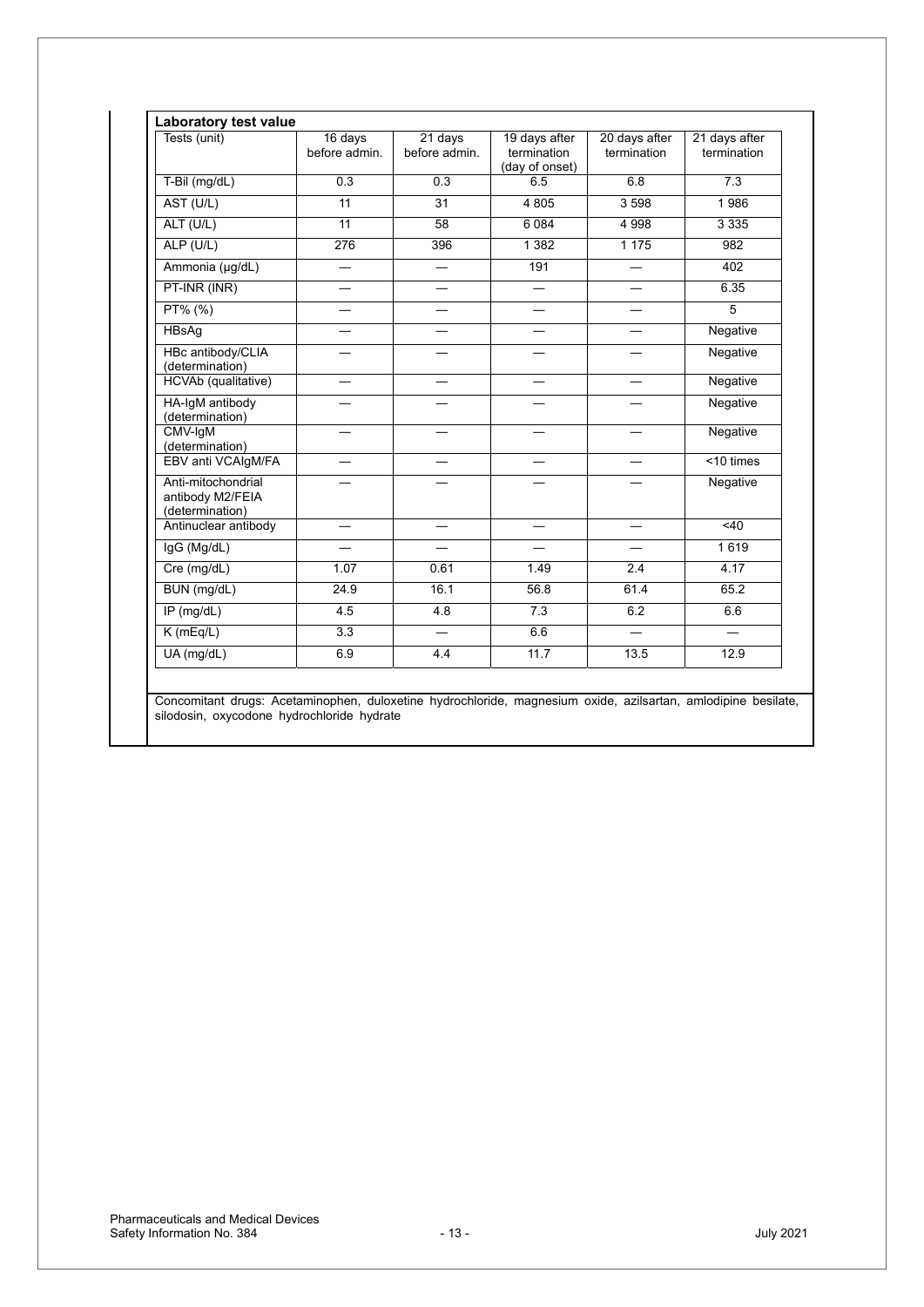### <span id="page-13-0"></span>2 **Ixekizumab (genetical recombination)**

| <b>Branded name</b>         | Taltz Subcutaneous Injection Autoinjectors 80 mg,                                                                                                                                                                                                                                    |
|-----------------------------|--------------------------------------------------------------------------------------------------------------------------------------------------------------------------------------------------------------------------------------------------------------------------------------|
| (name of company)           | Taltz Subcutaneous Injection Syringes 80 mg (Eli Lilly Japan K.K.)                                                                                                                                                                                                                   |
| <b>Therapeutic category</b> | Agents affecting metabolism, n.e.c. (not elsewhere classified)                                                                                                                                                                                                                       |
| <b>Indications</b>          | Treatment of the following diseases in patients who have had an<br>inadequate response to conventional therapies:<br>Psoriasis vulgaris, psoriatic arthritis, pustular psoriasis, and<br>erythrodermic psoriasis<br>Ankylosing spondylitis, non-radiographic axial spondyloarthritis |

### **PRECAUTIONS (revised language is underlined)**

| [Under new instructions]     |                                                                        |
|------------------------------|------------------------------------------------------------------------|
| <b>11. ADVERSE</b>           | Interstitial pneumonia                                                 |
| <b>REACTIONS</b>             | Cases of interstitial pneumonia have been reported. If cough,          |
| 11.1 Clinically              | dyspnea, or pyrexia, etc. are observed, examinations such as chest     |
| <b>Significant Adverse</b>   | X-ray, chest CT scan, and serum marker test should be performed        |
| <b>Reactions</b>             | immediately. If interstitial pneumonia is suspected, administration of |
| (newly added)                | this drug should be discontinued, and appropriate measures such as     |
|                              | administration of corticosteroids should be taken.                     |
| <b>Reference information</b> | Number of cases (for which a causal relationship between the drug      |
|                              | and event is reasonably possible) reported during the previous         |
|                              | approximately 3-year period (April 2018 to March 2021)                 |
|                              | Cases involving interstitial pneumonia : 4 (no patient mortalities)    |
|                              | Number of patients using the drug as estimated by the MAH during       |
|                              | the previous 1-year period: Approximately 4 200                        |

Japanese market launch: November 2016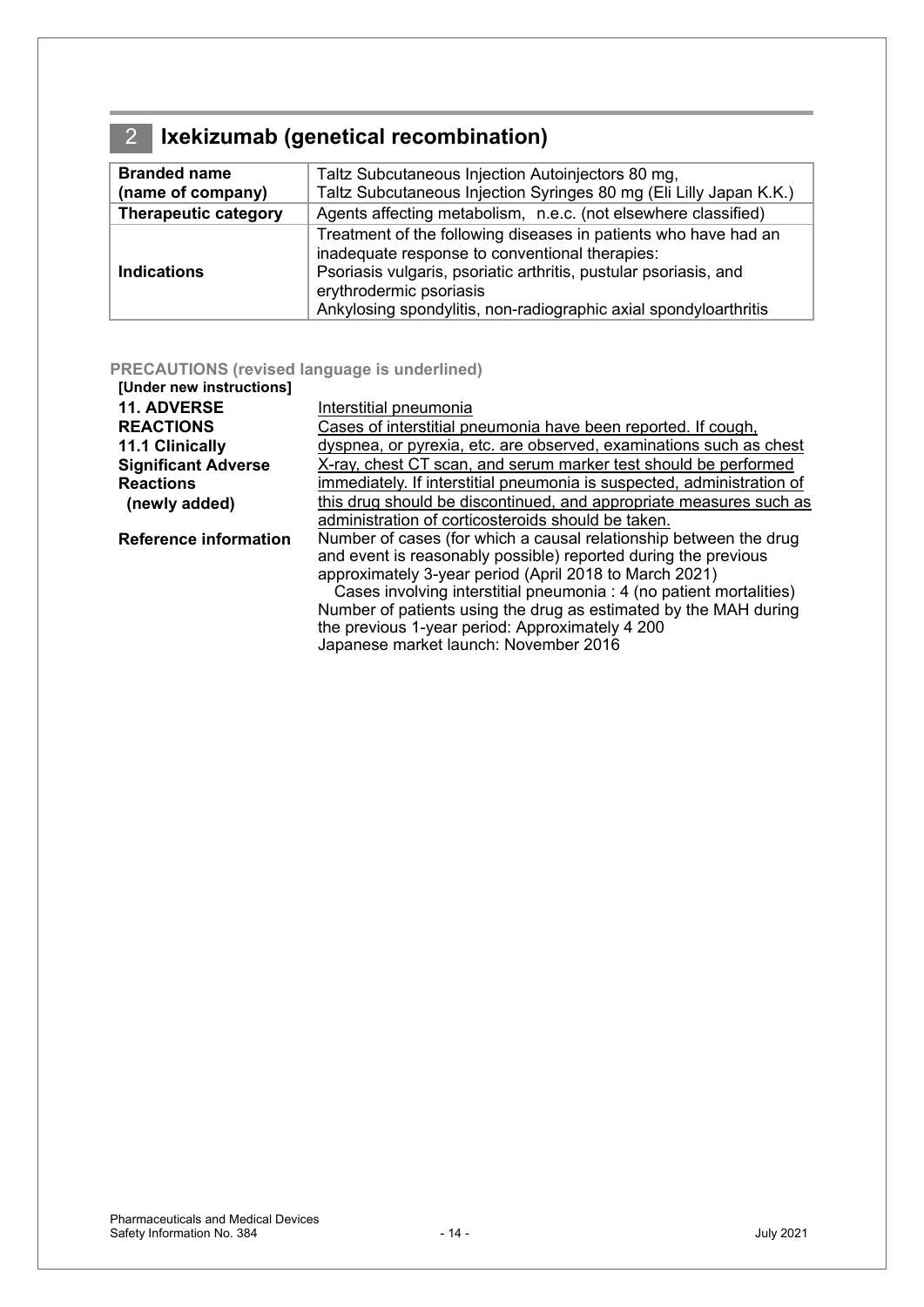|              | <b>Case summary</b><br>Patient |                    |                               | Adverse reaction                                                                                                                                                                                              |                                                                                                                                                                                                                                                                                                                                                                                                                                                                                                                                                                                                                                                                                                                                                                                                                                                                                                                                                                                                                                                                                                                                                                                 |  |
|--------------|--------------------------------|--------------------|-------------------------------|---------------------------------------------------------------------------------------------------------------------------------------------------------------------------------------------------------------|---------------------------------------------------------------------------------------------------------------------------------------------------------------------------------------------------------------------------------------------------------------------------------------------------------------------------------------------------------------------------------------------------------------------------------------------------------------------------------------------------------------------------------------------------------------------------------------------------------------------------------------------------------------------------------------------------------------------------------------------------------------------------------------------------------------------------------------------------------------------------------------------------------------------------------------------------------------------------------------------------------------------------------------------------------------------------------------------------------------------------------------------------------------------------------|--|
| No.          | Sex/                           | Reason for use     | Daily dose/<br>administration |                                                                                                                                                                                                               |                                                                                                                                                                                                                                                                                                                                                                                                                                                                                                                                                                                                                                                                                                                                                                                                                                                                                                                                                                                                                                                                                                                                                                                 |  |
|              | age                            | (complication)     | duration                      | Clinical course and treatment                                                                                                                                                                                 |                                                                                                                                                                                                                                                                                                                                                                                                                                                                                                                                                                                                                                                                                                                                                                                                                                                                                                                                                                                                                                                                                                                                                                                 |  |
| $\mathbf{1}$ | Male<br>50 <sub>s</sub>        | Psoriasis vulgaris |                               | Medical history: Suspected eosinophilic oesophagitis<br>No medical history of pneumonitis<br><b>Complication: Asthma</b><br>Allergic history: Yes (pyrazolone drugs)<br>Drinking and smoking history: Unknown |                                                                                                                                                                                                                                                                                                                                                                                                                                                                                                                                                                                                                                                                                                                                                                                                                                                                                                                                                                                                                                                                                                                                                                                 |  |
|              |                                |                    |                               | with psoriasis 25 years ago)<br>13 days before<br>administration<br>Day 1 of<br>administration                                                                                                                | History of biological preparations use: None (diagnosed<br>Chest computed tomography (CT) findings:<br>No interstitial shadows were noted. (pleural<br>thickening and nodule shadow only)<br>Administration of ixekizumab 160 mg for the<br>treatment of psoriasis vulgaris was initiated.                                                                                                                                                                                                                                                                                                                                                                                                                                                                                                                                                                                                                                                                                                                                                                                                                                                                                      |  |
|              |                                |                    |                               | 14 days after<br>administration                                                                                                                                                                               | Ixekizumab 80 mg was administered.<br>(Thereafter, administered every 2 weeks)                                                                                                                                                                                                                                                                                                                                                                                                                                                                                                                                                                                                                                                                                                                                                                                                                                                                                                                                                                                                                                                                                                  |  |
|              |                                |                    |                               | 98 days after<br>administration<br>(Day of final                                                                                                                                                              | Ixekizumab 80 mg was administered.                                                                                                                                                                                                                                                                                                                                                                                                                                                                                                                                                                                                                                                                                                                                                                                                                                                                                                                                                                                                                                                                                                                                              |  |
|              |                                |                    |                               | administration)<br>103 days after<br>administration<br>(Day of onset)                                                                                                                                         | The patient had symptoms of "wheezing"<br>breathing on exertion and shortness of<br>breath when going up the stairs. T-SPOT<br>test: Negative<br>Chest X-ray test revealed no abnormal<br>findings in the thorax. The central shadow<br>showed no mass or deviation. In the lung<br>field, linear shadows and diffuse pale patchy<br>shadows were noted in the bilateral middle                                                                                                                                                                                                                                                                                                                                                                                                                                                                                                                                                                                                                                                                                                                                                                                                 |  |
|              |                                |                    |                               | 104 days after<br>administration                                                                                                                                                                              | lower lungs.<br>The patient was diagnosed with suspected<br>interstitial pneumonia by a radiologist.                                                                                                                                                                                                                                                                                                                                                                                                                                                                                                                                                                                                                                                                                                                                                                                                                                                                                                                                                                                                                                                                            |  |
|              |                                |                    |                               | 113 days after<br>administration                                                                                                                                                                              | Dry cough developed.                                                                                                                                                                                                                                                                                                                                                                                                                                                                                                                                                                                                                                                                                                                                                                                                                                                                                                                                                                                                                                                                                                                                                            |  |
|              |                                |                    |                               | 119 days after<br>administration<br>126 days after<br>administration                                                                                                                                          | The patient visited the respiratory medicine.<br>The patient had subjective symptoms of<br>exertion. Percutaneous<br>dyspnoea<br>on<br>oxygen saturation (SpO <sub>2</sub> ): 95% (room air)<br>Chest CT revealed many patchy ground<br>glass areas with elevated density dominant<br>in the bilateral upper lobes in the lung field.<br>In the periphery, linear to reticular lesions<br>were observed. No tumors or enlarged<br>lymph nodes in the mediastinum or hilar<br>region were noted. No pleural effusions<br>noted<br>either.<br>Sputum<br>were<br>test,<br>bronchoalveolar<br>lavage,<br>and<br>drug<br>lymphocyte<br>stimulation<br>test,<br>etc.<br>of<br>ixekizumab were not performed.<br>Drug-induced<br>pneumonia<br>viral<br>and<br>pneumonia were suspected, but the patient<br>was diagnosed with drug-induced lung<br>disorder. Ixekizumab was discontinued.<br>Administration of prednisolone 30 mg was<br>initiated on an outpatient basis.<br>Subjective symptoms were alleviated. $SpO2$ :<br>98% (room air)<br>Chest X-ray test revealed shadows in the<br>peripheral areas of bilateral lungs remained<br>but tended to disappear. Prednisolone was |  |
|              |                                |                    |                               | 140 days after<br>administration                                                                                                                                                                              | reduced to 20 mg.<br>Subjective symptoms were improved.<br>Chest X-ray test revealed shadows in the<br>peripheral lung fields mostly disappeared.<br>Prednisolone was reduced to 15 mg.                                                                                                                                                                                                                                                                                                                                                                                                                                                                                                                                                                                                                                                                                                                                                                                                                                                                                                                                                                                         |  |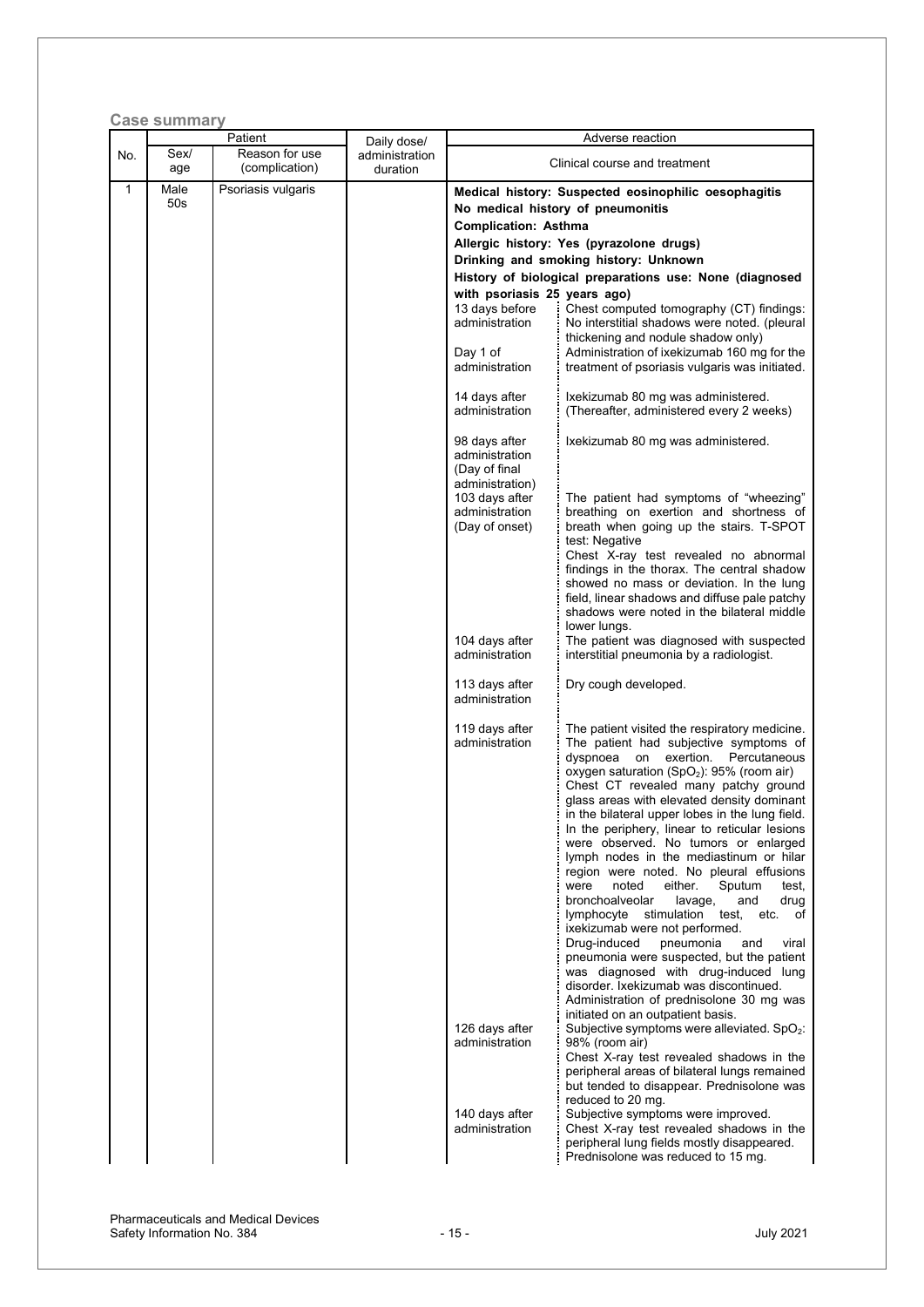| Laboratory test value               |                   |                             | administration<br>266 days after<br>administration | 161 days after                 | lung disorder.<br>pneumonia.   | The patient recovered from drug-induced<br>Chest CT revealed areas of elevated<br>concentration in the lung field of bilateral<br>lungs were reduced. No tumors or enlarged<br>lymph nodes in the mediastinum or hilar<br>region were noted. No pleural effusions<br>were noted either. On the whole, the patient<br>was not considered to have eosinophilic |                                |                                |
|-------------------------------------|-------------------|-----------------------------|----------------------------------------------------|--------------------------------|--------------------------------|--------------------------------------------------------------------------------------------------------------------------------------------------------------------------------------------------------------------------------------------------------------------------------------------------------------------------------------------------------------|--------------------------------|--------------------------------|
| Tests (unit)                        | standard<br>value | 13 days<br>before<br>admin. | 103 days<br>after<br>admin.<br>(day of<br>onset)   | 119<br>days<br>after<br>admin. | 126<br>days<br>after<br>admin. | 140<br>days<br>after<br>admin.                                                                                                                                                                                                                                                                                                                               | 160<br>days<br>after<br>admin. | 266<br>days<br>after<br>admin. |
| Hemoglobin (g/dL)                   | 13.3-16.6         | 15.3                        | 14.9                                               | 15.9                           | 15.9                           | 15.6                                                                                                                                                                                                                                                                                                                                                         | 15.4                           |                                |
| White blood cell<br>$(x10^3/\mu L)$ | $3.8 - 9.1$       | 11.7                        | 7.6                                                | $\overline{7.7}$               | 9.5                            | 9.5                                                                                                                                                                                                                                                                                                                                                          | 8.4                            |                                |
| Platelet count<br>$(x10^4/\mu L)$   | 15.5-35.4         | 28.5                        | 29.1                                               | 32.4                           | 37.9                           | 31.5                                                                                                                                                                                                                                                                                                                                                         | 36.4                           |                                |
| Segmented cell (%)                  | 41-73.5           |                             | 53.8                                               |                                |                                |                                                                                                                                                                                                                                                                                                                                                              |                                |                                |
| Lymphocytes (%)                     | 19.2-48.1         |                             | 35.9                                               |                                |                                |                                                                                                                                                                                                                                                                                                                                                              |                                |                                |
| Eosinophils (%)                     | $0.4 - 7.9$       |                             | 3.0                                                |                                |                                |                                                                                                                                                                                                                                                                                                                                                              |                                |                                |
| Eosinophil count<br>$( \mu )$       | 150-300           | 164                         | 228                                                | 270                            | 10                             | 19                                                                                                                                                                                                                                                                                                                                                           | 17                             |                                |
| AST (U/L)                           | 13-33             | 16                          | 24                                                 | 23                             | 14                             | 16                                                                                                                                                                                                                                                                                                                                                           | 14                             |                                |
| $ALT$ (U/L)                         | $6 - 30$          | $\overline{25}$             | $\overline{27}$                                    | $\overline{25}$                | 20                             | 23                                                                                                                                                                                                                                                                                                                                                           | $\overline{21}$                |                                |
| LDH (U/L)                           | 119-229           |                             | 227                                                |                                |                                |                                                                                                                                                                                                                                                                                                                                                              |                                |                                |
| CRE (mg/dL)                         | $0.6 - 1.1$       | 0.85                        | 0.78                                               | 0.87                           | 0.86                           | 0.83                                                                                                                                                                                                                                                                                                                                                         | 0.8                            |                                |
| $KL-6$ (U/mL)                       | $0 - 500$         |                             | 661                                                |                                |                                |                                                                                                                                                                                                                                                                                                                                                              |                                | 123                            |
| $\beta$ -D glucan (pg/mL)           | $0 - 6$           |                             | 6.0                                                |                                |                                |                                                                                                                                                                                                                                                                                                                                                              |                                |                                |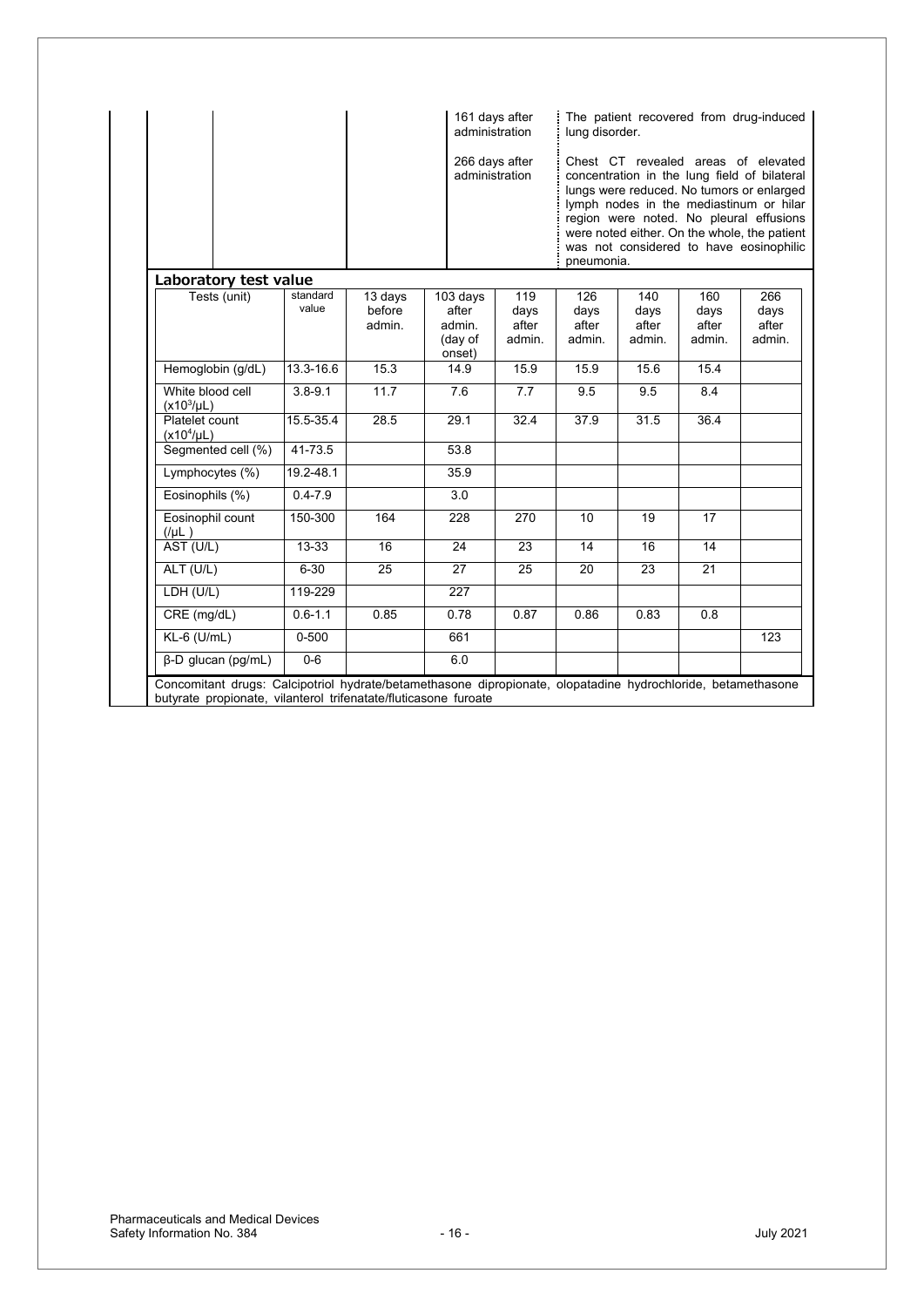## **3 Revision of Precautions (No.324)**

<span id="page-16-0"></span>This section presents details of revisions to the Precautions of package inserts and brand names of drugs that have been revised in accordance with the Notifications dated June 1, 3, 15, 2021.

| Agents affecting metabolism, n.e.c. (not elsewhere classified)<br>1 |                                                                                                                                             |  |  |  |  |  |
|---------------------------------------------------------------------|---------------------------------------------------------------------------------------------------------------------------------------------|--|--|--|--|--|
|                                                                     | Diclofenac etalhyaluronate sodium                                                                                                           |  |  |  |  |  |
| <b>Branded name</b><br><b>[Under New</b>                            | Joyclu 30 mg intra-articular injection (Seikagaku Corporation)                                                                              |  |  |  |  |  |
| instructions]                                                       |                                                                                                                                             |  |  |  |  |  |
| (newly added)                                                       | 1. WARNINGS                                                                                                                                 |  |  |  |  |  |
|                                                                     | Serious shock and anaphylaxis may occur following administration of<br>this drug. Sufficient preparation for emergency responses should be  |  |  |  |  |  |
|                                                                     | ensured prior to administration. Patients should be carefully monitored                                                                     |  |  |  |  |  |
|                                                                     | after administration of this drug.                                                                                                          |  |  |  |  |  |
| 8. IMPORTANT                                                        | Serious shock and anaphylaxis may occur following administration of                                                                         |  |  |  |  |  |
| <b>PRECAUTIONS</b>                                                  | this drug. Sufficient preparation for emergency responses should be                                                                         |  |  |  |  |  |
| (newly added)                                                       | ensured prior to administration. Patients should be carefully monitored                                                                     |  |  |  |  |  |
|                                                                     | during and after administration of this drug. Patients and their<br>caregivers, etc., should be adequately informed that shock and          |  |  |  |  |  |
|                                                                     | anaphylaxis may occur, with signs and symptoms, and that patients                                                                           |  |  |  |  |  |
|                                                                     | should seek medical attention immediately if any abnormalities are                                                                          |  |  |  |  |  |
| <b>11. ADVERSE</b>                                                  | observed.                                                                                                                                   |  |  |  |  |  |
| <b>REACTIONS</b>                                                    |                                                                                                                                             |  |  |  |  |  |
| 11.1. Clinically                                                    | Shock, anaphylaxis                                                                                                                          |  |  |  |  |  |
| <b>Significant Adverse</b>                                          |                                                                                                                                             |  |  |  |  |  |
| <b>Reactions</b><br>11.1.1                                          |                                                                                                                                             |  |  |  |  |  |
|                                                                     |                                                                                                                                             |  |  |  |  |  |
|                                                                     |                                                                                                                                             |  |  |  |  |  |
| Psychotropic agents<br>$\overline{2}$                               |                                                                                                                                             |  |  |  |  |  |
| <b>Clozapine</b><br><b>Branded name</b>                             | Clozaril Tablets 25 mg, 100 mg (Novartis Pharma K.K.)                                                                                       |  |  |  |  |  |
| <b>[Under New</b>                                                   |                                                                                                                                             |  |  |  |  |  |
| instructions]<br>2.                                                 |                                                                                                                                             |  |  |  |  |  |
| <b>CONTRAINDICATIONS</b>                                            | Patients who have discontinued this drug according to the<br>discontinuation criteria for blood tests specified in the CPMS and do          |  |  |  |  |  |
|                                                                     | not meet the criteria for considering rechallenge specified in the CPMS                                                                     |  |  |  |  |  |
|                                                                     | (Agranulocytosis may occur.)                                                                                                                |  |  |  |  |  |
|                                                                     | (Deleted)                                                                                                                                   |  |  |  |  |  |
| 8. IMPORTANT                                                        | If a white blood cell count below 3 000/mm <sup>3</sup> or a neutrophil count                                                               |  |  |  |  |  |
| <b>PRECAUTIONS</b>                                                  | below 1 500/mm <sup>3</sup> (the range (3) below) is noted, administration of this                                                          |  |  |  |  |  |
|                                                                     | drug should immediately be discontinued and the CPMS-specified                                                                              |  |  |  |  |  |
|                                                                     | haematologist, etc. be contacted. Blood tests should be performed<br>every day until these counts have recovered to the range (1), at least |  |  |  |  |  |
|                                                                     | once every week for 4 weeks or longer after the recovery. Patients                                                                          |  |  |  |  |  |
|                                                                     | should be carefully monitored for signs of infection (such as cold-like                                                                     |  |  |  |  |  |
|                                                                     | symptoms including pyrexia and pharyngeal pain) and counter-                                                                                |  |  |  |  |  |
|                                                                     | infection or other appropriate measures should be taken.<br>Patients in whom this drug has been discontinued as a result of a               |  |  |  |  |  |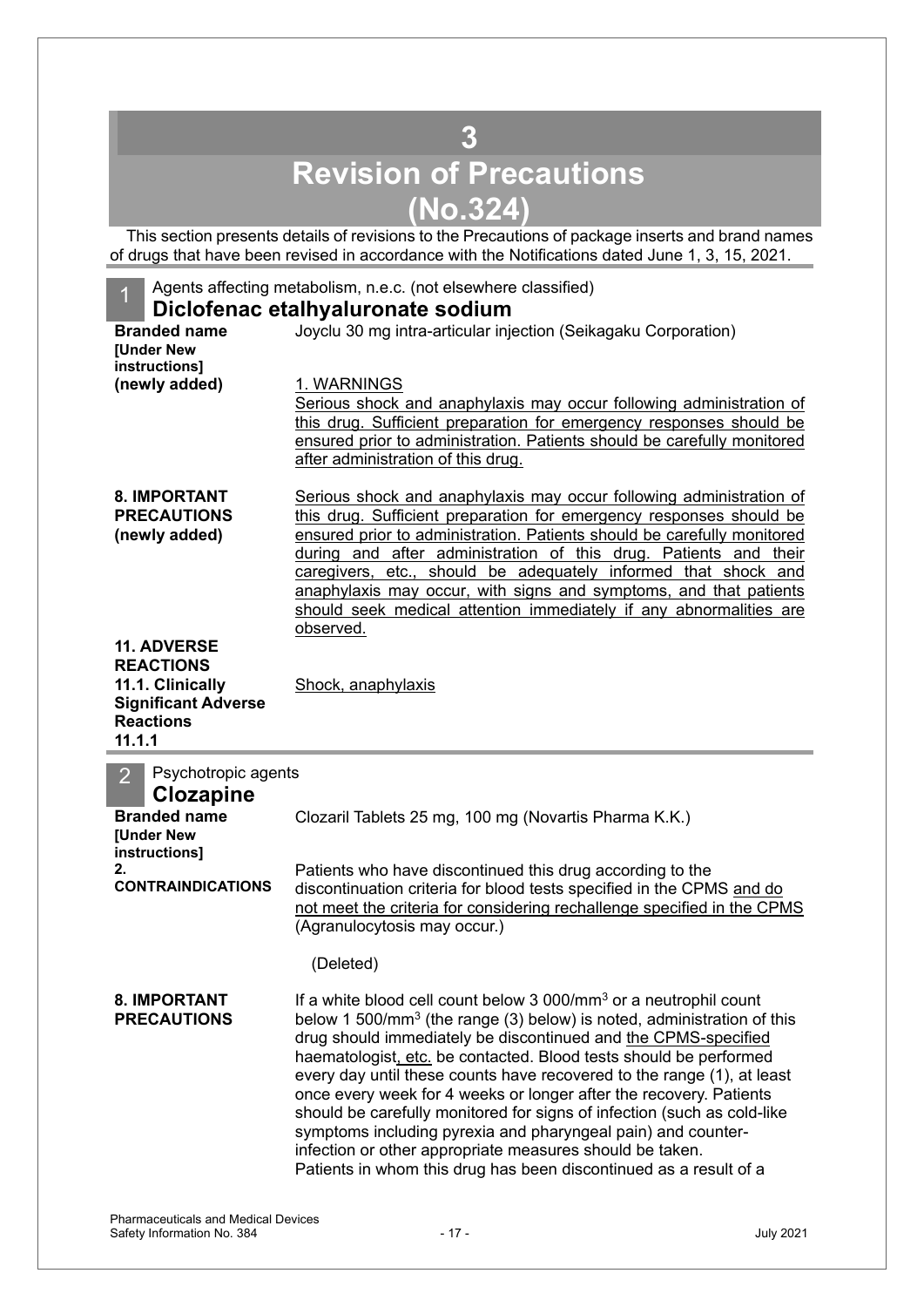decrease in the white blood cell or neutrophil counts to the range (3) in the table below must not be rechallenged with this drug unless they meet the criteria for considering rechallenge even if these counts have recovered after the discontinuation. The CPMS-specified haematologist, etc. should be consulted for the decision on rechallenge. If rechallenge is deemed necessary, blood tests should be performed once every week for the first 26 weeks of rechallenge. Blood tests may be reduced to once every other week after Week 26, and to once every 4 weeks after Week 52 of rechallenge if conditions are met. Recurrence of leukopenia or neutropenia in a short period of time following rechallenge with this drug has been reported.

If white blood cell counts and neutrophil counts for the first 26 weeks of administration meet either of the conditions below and administration is temporarily discontinued for a reason other than blood disorder and for a duration shorter than a week, blood tests after such a temporary discontinuation may be performed at the frequency prior to the temporary discontinuation. If administration is resumed after a temporary discontinuation for a week or longer, blood tests should be performed once every week for the first 26 weeks of resumed administration. Blood tests may be reduced to once every other week after Week 26, then to once every 4 weeks after Week 52 of resumed administration if conditions are met.

• Both counts remain in the range (1) in the table below.

• White blood cell counts decreased to < 4 000/mm3 and

≥ 3 500/mm<sup>3</sup> with neutrophil counts ≥ 2 000/mm<sup>3</sup> then recovered to the range (1).

|     | <b>WBC</b><br>(/mm $^3)$ | <b>NC</b><br>$\left(\text{/mm}^3\right)$                                      | Treatment                                                                                                                                                                                                                                                                                                                                                                                                                                                                                                                                                                                                                                                                                                                                                              |
|-----|--------------------------|-------------------------------------------------------------------------------|------------------------------------------------------------------------------------------------------------------------------------------------------------------------------------------------------------------------------------------------------------------------------------------------------------------------------------------------------------------------------------------------------------------------------------------------------------------------------------------------------------------------------------------------------------------------------------------------------------------------------------------------------------------------------------------------------------------------------------------------------------------------|
| (1) |                          | 4 000 or higher<br>and<br>2 000 or higher                                     | Administration may be initiated.<br>Administration may be continued.<br>Blood tests should be performed once<br>every week for the first 26 weeks of<br>administration. Blood tests may be<br>reduced to once every other week<br>after Week 26, then to once every 4<br>weeks after Week 52 of administration<br>if conditions are met. If administration<br>is temporarily discontinued for up to 4<br>weeks after switching to once every<br>other week or once every 4 weeks,<br>blood tests should be performed once<br>every week for the first 26 weeks of<br>resumed administration. Blood tests<br>may be reduced to once every other<br>week after Week 26 and to once<br>every 4 weeks after Week 52 of<br>resumed administration if conditions<br>are met. |
| (2) |                          | 3 000 or higher and<br>below 4 000<br>or<br>1500 or higher and<br>below 2 000 | Administration may be continued with<br>blood tests performed twice every<br>week or more often until recovery to<br>the range (1) and patients carefully<br>monitored.                                                                                                                                                                                                                                                                                                                                                                                                                                                                                                                                                                                                |

Table) Initiation/discontinuation criteria and testing frequency during administration with clozapine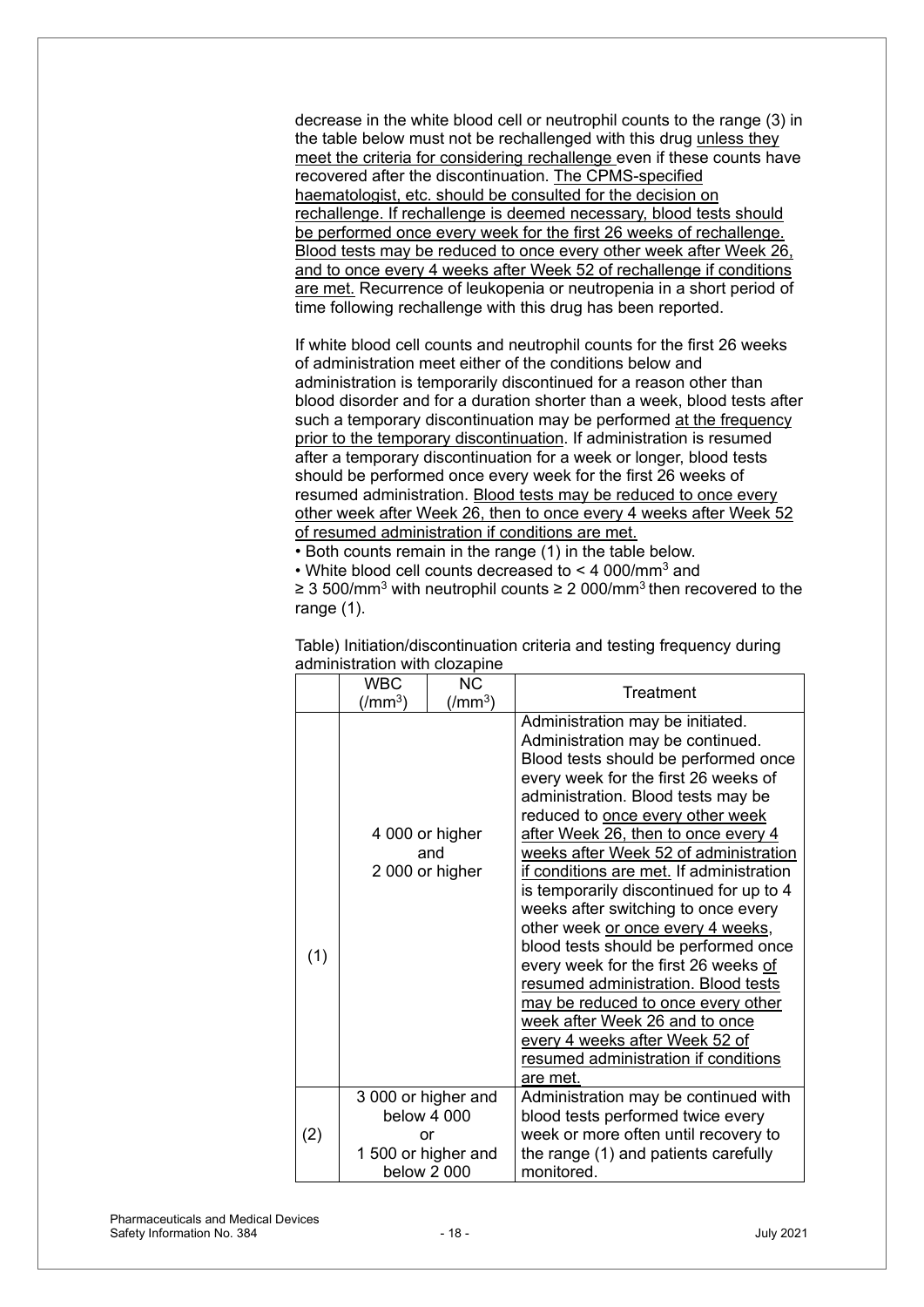|                                                                                                                                                                                                                                                                                                                                                                                                                                                                                                                                                                                                                                                                                                                                                                                                                                                                                                                                                                                                                                                                                                                                                                                                                                                                         | (3) | <b>Below 3 000</b><br>or<br>below 1 500                                                                                                                     | Administration should be discontinued<br>immediately. Blood tests should be<br>performed every day until recovery to<br>the range (1) and adequate counter-<br>infection measures should be taken.<br>Blood tests should be performed at<br>least once every week for 4 weeks or<br>longer after recovery.                                                                                                                                                                                           |
|-------------------------------------------------------------------------------------------------------------------------------------------------------------------------------------------------------------------------------------------------------------------------------------------------------------------------------------------------------------------------------------------------------------------------------------------------------------------------------------------------------------------------------------------------------------------------------------------------------------------------------------------------------------------------------------------------------------------------------------------------------------------------------------------------------------------------------------------------------------------------------------------------------------------------------------------------------------------------------------------------------------------------------------------------------------------------------------------------------------------------------------------------------------------------------------------------------------------------------------------------------------------------|-----|-------------------------------------------------------------------------------------------------------------------------------------------------------------|------------------------------------------------------------------------------------------------------------------------------------------------------------------------------------------------------------------------------------------------------------------------------------------------------------------------------------------------------------------------------------------------------------------------------------------------------------------------------------------------------|
|                                                                                                                                                                                                                                                                                                                                                                                                                                                                                                                                                                                                                                                                                                                                                                                                                                                                                                                                                                                                                                                                                                                                                                                                                                                                         |     |                                                                                                                                                             | Cases of eosinophilia have been reported. If an eosinophil count of<br>3 000/mm <sup>3</sup> or higher is noted, administration should preferably be<br>discontinued. If any abnormalities are observed, appropriate<br>measures should be taken such as consulting the CPMS-specified<br>haematologist, etc. Administration should be resumed only when the<br>eosinophil count has recovered to below 1 000/mm <sup>3</sup> .<br>Cases of thrombocytopenia have been reported. If a platelet count |
| below 50 000/mm <sup>3</sup> is noted, administration should preferably be<br>discontinued. If any abnormalities are observed, appropriate measures<br>should be taken such as consulting the CPMS-specified<br>haematologist, etc.<br><b>9. PRECAUTIONS</b><br>Patients who have once discontinued this drug according to the<br>discontinuation criteria for blood tests specified in the CPMS<br><b>CONCERNING</b><br><b>PATIENTS WITH</b><br>(excluding those who do not meet the criteria for considering<br><b>SPECIFIC</b><br>rechallenge specified in the CPMS)<br><b>BACKGROUNDS</b><br>Agranulocytosis may occur. This drug should be administered under<br>9.1 Patients with<br>the coordination with the CPMS-specified haematologist, etc. In<br><b>Complication or</b><br>patients who discontinued this drug according to the discontinuation<br><b>History of Diseases,</b><br>criteria for blood tests specified in the CPMS, recurrence of events<br>related to cytopenia such as agranulocytosis has been reported as<br>etc.<br>(newly added)<br>occurring in a shorter period of time with greater severity when they<br>were rechallenged than in the initial administration.<br>Patients with a history of agranulocytosis or severe neutropenia |     |                                                                                                                                                             |                                                                                                                                                                                                                                                                                                                                                                                                                                                                                                      |
|                                                                                                                                                                                                                                                                                                                                                                                                                                                                                                                                                                                                                                                                                                                                                                                                                                                                                                                                                                                                                                                                                                                                                                                                                                                                         |     |                                                                                                                                                             | This drug should be administered under the coordination with the<br><b>CPMS-specified haematologist, etc. Agranulocytosis may occur.</b>                                                                                                                                                                                                                                                                                                                                                             |
| 3<br><b>Branded name</b><br>[Under New                                                                                                                                                                                                                                                                                                                                                                                                                                                                                                                                                                                                                                                                                                                                                                                                                                                                                                                                                                                                                                                                                                                                                                                                                                  |     | Agents affecting metabolism, n.e.c. (not elsewhere classified)<br>Ixekizumab (genetical recombination)<br>Taltz Subcutaneous Injection Autoinjectors 80 mg, | Taltz Subcutaneous Injection Syringes 80 mg (Eli Lilly Japan K.K.)                                                                                                                                                                                                                                                                                                                                                                                                                                   |
| instructions]<br><b>11. ADVERSE</b><br><b>REACTIONS</b><br>11.1 Clinically<br><b>Significant Adverse</b><br><b>Reactions</b><br>(newly added)                                                                                                                                                                                                                                                                                                                                                                                                                                                                                                                                                                                                                                                                                                                                                                                                                                                                                                                                                                                                                                                                                                                           |     | Interstitial pneumonia                                                                                                                                      | Cases of interstitial pneumonia have been reported. If cough,<br>dyspnea, or pyrexia, etc. are observed, examinations such as chest<br>X-ray, chest CT scan, and serum marker test should be performed<br><u>immediately. If interstitial pneumonia is suspected, administration</u><br>of this drug should be discontinued, and appropriate measures<br>such as administration of corticosteroids should be taken.                                                                                  |
| Other antitumor agents<br>$\overline{4}$                                                                                                                                                                                                                                                                                                                                                                                                                                                                                                                                                                                                                                                                                                                                                                                                                                                                                                                                                                                                                                                                                                                                                                                                                                |     | Pembrolizumab (genetical recombination)                                                                                                                     |                                                                                                                                                                                                                                                                                                                                                                                                                                                                                                      |

**[Under New instructions]**

**Branded name** Keytruda Injection 100 mg (MSD K.K.)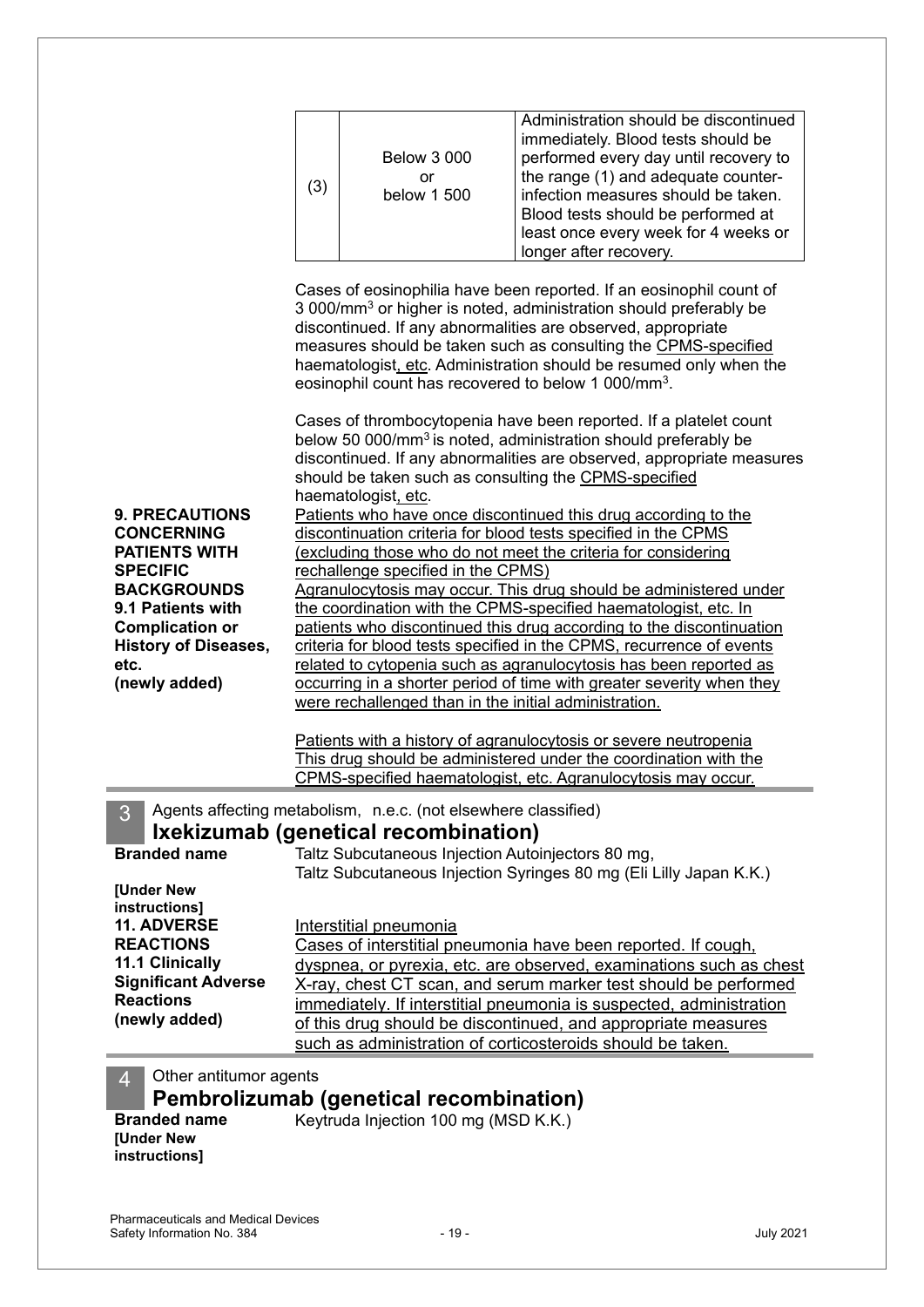| <b>8. IMPORRANT</b><br><b>PRECAUTIONS</b>                                                                                    | <b>Fulminant hepatitis, hepatic failure, hepatic impairments, or sclerosing</b><br>cholangitis may occur. Patients should be carefully monitored through<br>periodical hepatic function tests (more frequently for co-administration<br>with axitinib).                                           |
|------------------------------------------------------------------------------------------------------------------------------|---------------------------------------------------------------------------------------------------------------------------------------------------------------------------------------------------------------------------------------------------------------------------------------------------|
| <b>11. ADVERSE</b><br><b>REACTIONS</b><br>11.1 Clinically<br><b>Significant Adverse</b><br><b>Reactions</b><br>(newly added) | <b>Fulminant hepatitis, hepatic failure, hepatic impairment, hepatitis,</b><br>sclerosing cholangitis<br>Fulminant hepatitis, hepatic failure, hepatic impairment accompanied<br>by elevated levels of AST, ALT, y-GTP, Al-P, bilirubin, etc., hepatitis, or<br>sclerosing cholangitis may occur. |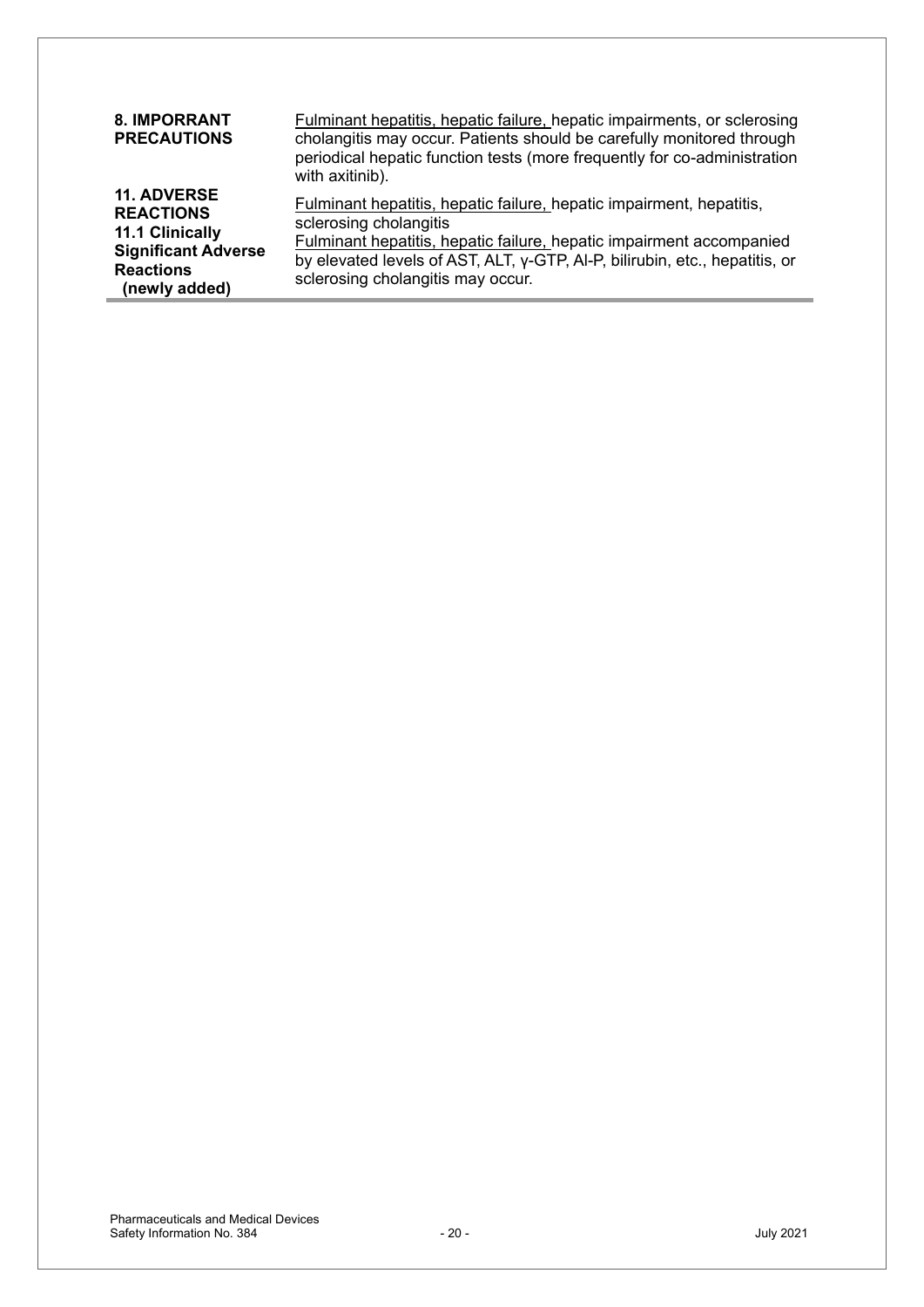# <span id="page-20-0"></span>**List of Products Subject to Early Post-marketing Phase Vigilance**

**4**

Early Post-marketing Phase Vigilance (EPPV) was established in 2001. This unique system for newly-approved drug products refers to any safety assurance activities that are conducted within a period of 6 months just after marketing of a new drug. The MAH responsible for a new drug in the EPPV period is required to collect adverse drug reactions (ADRs) data from all medical institutions where the drug is used and to take safety measures as appropriate. The aim of EPPV is to promote the rational and appropriate use of drugs in medical treatments and to facilitate prompt action for the prevention of serious ADRs. EPPV is specified as a condition of product approval.

|                | Nonproprietary name<br>Branded name on                                                                                                                                    | Name of the MAH                                  | Date of EPPV<br>initiate |
|----------------|---------------------------------------------------------------------------------------------------------------------------------------------------------------------------|--------------------------------------------------|--------------------------|
| ◉              | Upadacitinib hydrate<br>Rinvoq Tablets 7.5 mg, 15 mg <sup>*1</sup>                                                                                                        | AbbVie GK                                        | May 27,<br>2021          |
| ◉              | Palonosetron hydrochloride<br>Aloxi I.V. injection 0.75 mg, Aloxi I.V. infusion<br>bag 0.75 mg                                                                            | <b>Taiho Phamaceutical</b><br>Co., Ltd.          | May 27,<br>2021          |
| ◉              | Coronavirus modified uridine RNA vaccine<br>(SARS-CoV-2)<br>________________________<br>COVID-19 Vaccine Moderna Intramuscular<br>Injection <sup>*2</sup>                 | <b>Takeda Pharmaceutical</b><br>Company Limited. | May 24,<br>2021          |
| ◉              | Ofatumumab (genetical recombination)<br>Kesimpta for s.c. injection 20 mg pen <sup>*3</sup>                                                                               | Novartis Pharma K.K.                             | May 24,<br>2021          |
| $\circledcirc$ | Polatuzumab vedotin (genetical<br>recombination)<br>Polivy for Intravenous Infusion 140 mg, 30<br>$mg^{4}$                                                                | Chugai Pharmaceutical<br>Co., Ltd.               | May 19,<br>2021          |
| ◉              | Pabinafusp alfa (genetical recombination)<br>Izcargo for I.V. infusion 10 mg <sup>*5</sup>                                                                                | <b>JCR Pharmaceuticals</b><br>Co., Ltd.          | May 19,<br>2021          |
| ⊚              | Denileukin diftitox (genetical<br>recombination)<br>Remitoro for Intravenous Drip Infusion 300<br>$\mu$ g <sup>*6</sup>                                                   | Eisai Co., Ltd.                                  | May 19,<br>2021          |
| ◎              | Diclofenac etalhyaluronate sodium<br>Joyclu 30 mg intra-articular injection*7                                                                                             | Seikagaku Corporation                            | May 19,<br>2021          |
| $\circledcirc$ | Anhydrous sodium sulfate/potassium<br>sulfate/magnesium sulfate hydrate<br>Sulprep Combination Solution*8                                                                 | Nihon Pharmaceutical<br>Co., Ltd.                | May 19,<br>2021          |
|                | Galcanezumab (genetical recombination)<br><b>Emgality Subcutaneous Injection 120 mg</b><br>Autoinjectors, Emgality Subcutaneous<br>Injection 120 mg Syringe* <sup>9</sup> | Eli Lilly Japan K.K.                             | April 26,<br>2021        |
|                | Idursulfase beta (genetical recombination)<br>Hunterase ICV Injection 15 mg*10                                                                                            | Clinigen K.K.                                    | April 26,<br>2021        |

 (As of 31 May 2021) : Products for which EPPV was initiated after May 1, 2021

#### Pharmaceuticals and Medical Devices Safety Information No. 384  $-21$  - 21 - 21 - 21 - 300 July 2021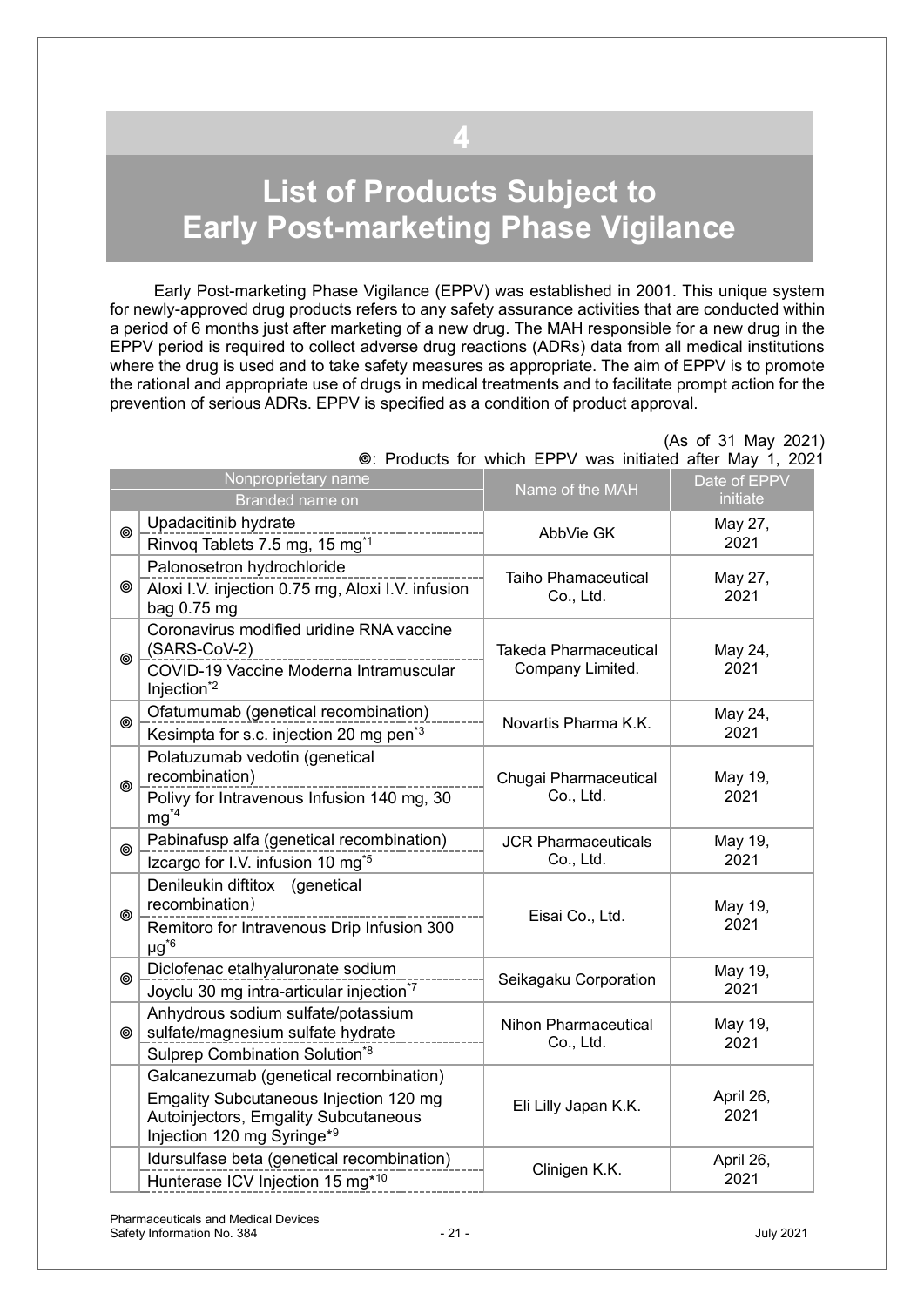| Nonproprietary name<br>Branded name on                                                                                                                                                  | Name of the MAH                                  | Date of EPPV<br>initiate |
|-----------------------------------------------------------------------------------------------------------------------------------------------------------------------------------------|--------------------------------------------------|--------------------------|
| <b>Baricitinib</b><br>Olumiant tablets 2 mg, 4 mg*11                                                                                                                                    | Eli Lilly Japan K.K.                             | April 23,<br>2021        |
| <b>Brigatinib</b><br>Alunbrig Tablets 30 mg, 90 mg*12                                                                                                                                   | <b>Takeda Pharmaceutical</b><br>Company Limited. | April 23,<br>2021        |
| Berotralstat hydrochloride<br>Orladeyo Capsules 150 mg*13                                                                                                                               | OrphanPacific, Inc.                              | April 23,<br>2021        |
| Molidustat sodium<br>Musredo tablets 5 mg, 12.5 mg, 25 mg, 75<br>$mg*14$                                                                                                                | Bayer Yakuhin Ltd.                               | April 22,<br>2021        |
| Dimethyl sulfoxide<br>Zymso Intravesical Solution 50%*15                                                                                                                                | Kyorin Pharmaceutical<br>Co., Ltd.               | April 21,<br>2021        |
| Anamorelin hydrochloride<br>Adlumiz Tablets 50 mg <sup>*16</sup>                                                                                                                        | Ono Pharmaceutical<br>Co., Ltd.                  | April 21,<br>2021        |
| Acalabrutinib<br>Calquence capsules 100 mg*17                                                                                                                                           | AstraZeneca K.K.                                 | April 21,<br>2021        |
| Delgocitinib<br>[1] Corectim Ointment 0.25%<br>[2] Corectim Ointment 0.5%                                                                                                               | Japan Tobacco Inc.                               | March 23,<br>2021        |
| Ferric citrate hydrate*18<br>Riona Tab. 250 mg                                                                                                                                          | Japan Tobacco Inc.                               | March 23,<br>2021        |
| Lascufloxacin hydrochloride<br>Lasvic Intravenous Drip Infusion Kit 150 mg                                                                                                              | Kyorin Pharmaceutical<br>Co., Ltd.               | March 1,<br>2021         |
| Thalidomide* <sup>19</sup><br>Thaled Capsules 25, 50, 100                                                                                                                               | Fujimoto<br>Pharmaceutical<br>Corporation        | February 24,<br>2021     |
| Coronavirus modified uridine RNA vaccine<br>(SARS-CoV-2)<br>Comirnaty intramuscular injection                                                                                           | Pfizer Japan Inc.                                | February 16,<br>2021     |
| Semaglutide (genetical recombination)<br>Rybelsus tablets 3 mg, 7 mg, 14 mg                                                                                                             | Novo Nordisk Pharma<br>Ltd.                      | February 5,<br>2021      |
| Rivaroxaban*20<br>Xarelto tablets 15 mg, 10 mg, Xarelto fine<br>granules 15 mg, 10 mg, Xarelto OD tablets<br>15 mg, 10 mg                                                               | Bayer Yakuhin Ltd.                               | January 22,<br>2021      |
| Cetuximab sarotalocan sodium (genetical<br>recombination)<br>Akalux IV Infusion 250 mg                                                                                                  | Rakuten Medical Japan<br>K.K.                    | January 1,<br>2021       |
| Recombinant adsorbed quadrivalent human<br>papillomavirus virus-like particle vaccine<br>(yeast origin) $*^{21}$<br>Gardasil Aqueous Suspension for<br>Intramuscular Injection Syringes | MSD K.K.                                         | December 25,<br>2020     |
| Baricitinib <sup>*22</sup><br>------------------<br>Olumiant tablets 4 mg, 2 mg                                                                                                         | Eli Lilly Japan K.K.                             | December 25,<br>2020     |
| Midazolam<br>Buccolam Oromucosal Solution 2.5 mg, 5<br>mg, 7.5 mg, 10 mg                                                                                                                | Takeda Pharmaceutical<br>Company Limited.        | December 10,<br>2020     |
| Enarodustat                                                                                                                                                                             | Japan Tobacco Inc.                               | December 8,              |